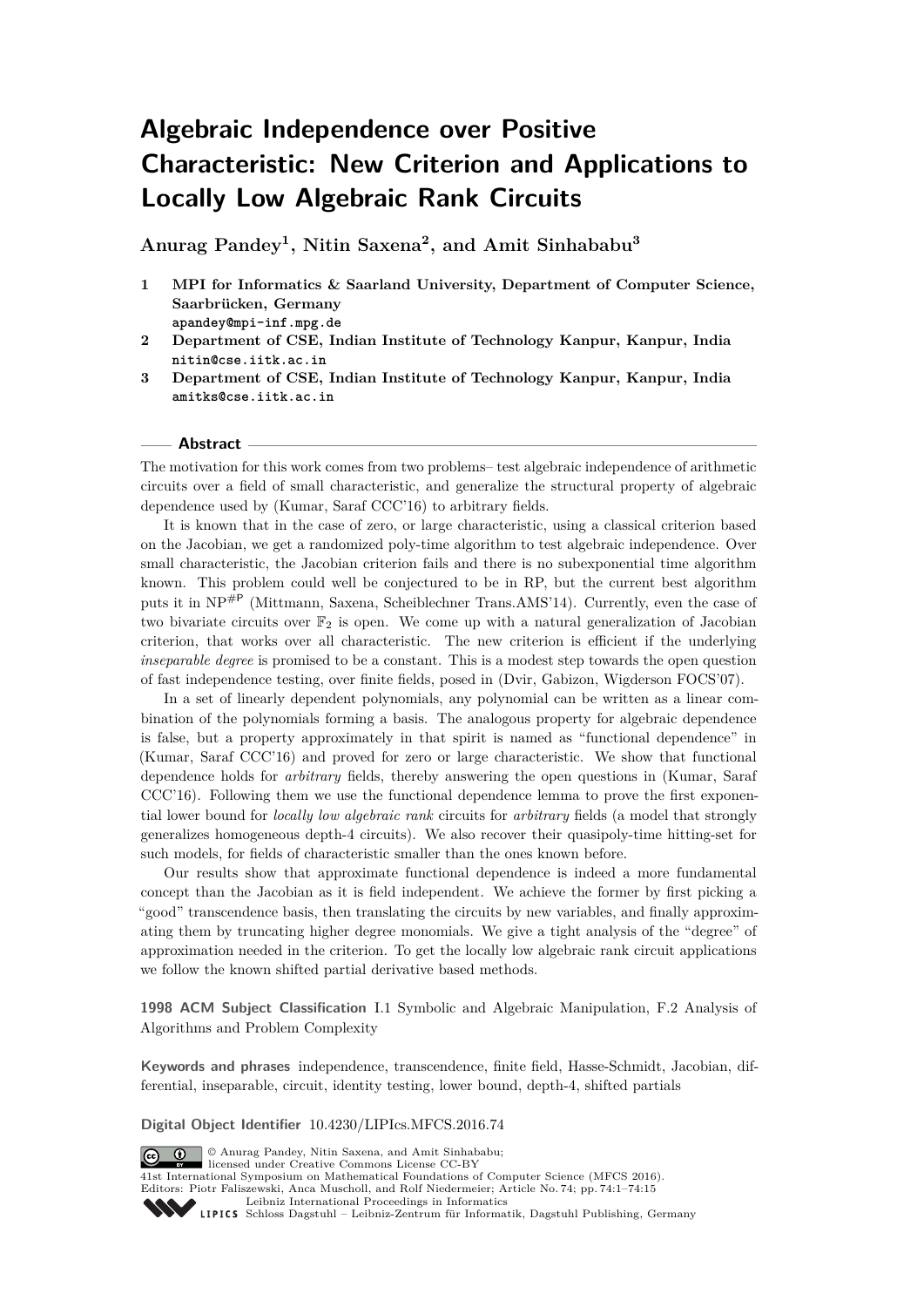#### **74:2 Algebraic Independence over Positive Characteristic**

# **1 Introduction**

Algebraic dependence is a fundamental concept in algebra that captures algebraic/polynomial relationship of objects like numbers, polynomials, rational functions or power series, over some field. Here we define algebraic dependence of polynomials, since in this work we deal only with polynomials. Polynomials  $f_1, \ldots, f_m \in \mathbb{F}[x_1, \ldots, x_n]$  are called *algebraically dependent* over field *k* if and only if there exists a nonzero polynomial  $A(y_1, \ldots, y_m) \in \mathbb{F}[y_1, \ldots, y_m]$  such that  $A(f_1, \ldots, f_m) = 0$  and such an *A* is called an *annihilating polynomial* of  $f_1, \ldots, f_m$ . If no such nonzero polynomial *A* exists, the given polynomials are called *algebraically independent* over *k*.

For example,  $f_1 = (x + y)^2$  and  $f_2 = (x + y)^3$  are algebraically dependent over any field, as  $y_1^3 - y_2^2$  is an annihilating polynomial. Polynomials  $x + y$  and  $x^p + y^p$  are dependent over  $\mathbb{F}_p$ , but independent over Q. Monomials  $x_1, \ldots, x_n$  are examples of algebraically independent polynomials over any field.

Algebraic dependence can be viewed as a generalization of linear dependence as the former captures algebraic relationships of any degree, whereas the latter captures linear relationships. Algebraic dependence shares a few combinatorial properties (known as matroid properties [\[30\]](#page-13-0)) with linear dependence. For example, if a set of polynomials are algebraically independent then any subset of them are algebraically independent. The *transcendence degree* (trdeg or algRank) of a set of polynomials is defined as the maximal number of algebraically independent polynomials and it is well defined thanks to the matroid properties. The concepts of rank and basis in linear algebra have analogs here as transcendence degree and *transcendence basis* respectively.

The concept of algebraic independence is useful in several areas of mathematics: field theory, commutative algebra, algebraic geometry, invariant theory, theory of algebraic matroids. It has found interesting applications in computer science as well. For example, [\[28\]](#page-13-1) used algebraic dependence in analysis of program invariants of arithmetic straight line programs. To prove lower bounds on the formula size of determinant, [\[21\]](#page-13-2) also used transcendence degree as a tool. [\[7,](#page-12-0) [9\]](#page-12-1) constructed explicit deterministic randomness extractors for sources which are polynomial maps over finite fields. [\[8\]](#page-12-2) gives a cryptography application, using algebraic characterization of entropy of low degree polynomials. [\[4,](#page-12-3) [1,](#page-12-4) [27\]](#page-13-3) used it for designing faster deterministic hitting-sets for some interesting cases of the polynomial identity testing problem (PIT) and proving circuit lower bounds. [\[5\]](#page-12-5) used algebraic independence of polynomials to show the hardness of a parameterized counting problem.

An example relevant to computer science is to compute the "entropy" of a given polynomial map  $\phi: (x_1, \ldots, x_n) \mapsto (f_1, \ldots, f_n)$  in the space  $\mathbb{F}_q^n$ , where *q* is a power of  $p = 2$  (more, generally, *p* grows as a polynomial in the input size). This turns out to be a question of computing the transcendence degree of the polynomials  $f_1, \ldots, f_n$  [\[7\]](#page-12-0). For constant  $p$ , there are no good methods known. Our work improves the state of the art in this regime.

To discuss the complexity of algebraic independence testing, we have to specify the representation of input polynomials. An *arithmetic circuit* is a directed acyclic graph consisting of addition  $(+)$  and multiplication  $(\times)$  gates as nodes, takes variables  $x_1, \ldots, x_n$ and field constants as input (leaves), and outputs a polynomial  $f(x_1, \ldots, x_n)$ . This is a succinct representation of multivariate polynomials, as polynomials of high degree (or having many monomials) can be represented by small circuits.

Perron [\[31,](#page-13-4) [32\]](#page-13-5) gave a bound on the degree of the minimal annihilating polynomial, proving that it is bounded by the product of the degrees of the input polynomials. This bound was subsequently slightly improved in [\[22,](#page-13-6) [4\]](#page-12-3). Perron's bound gives us the brute-force approach.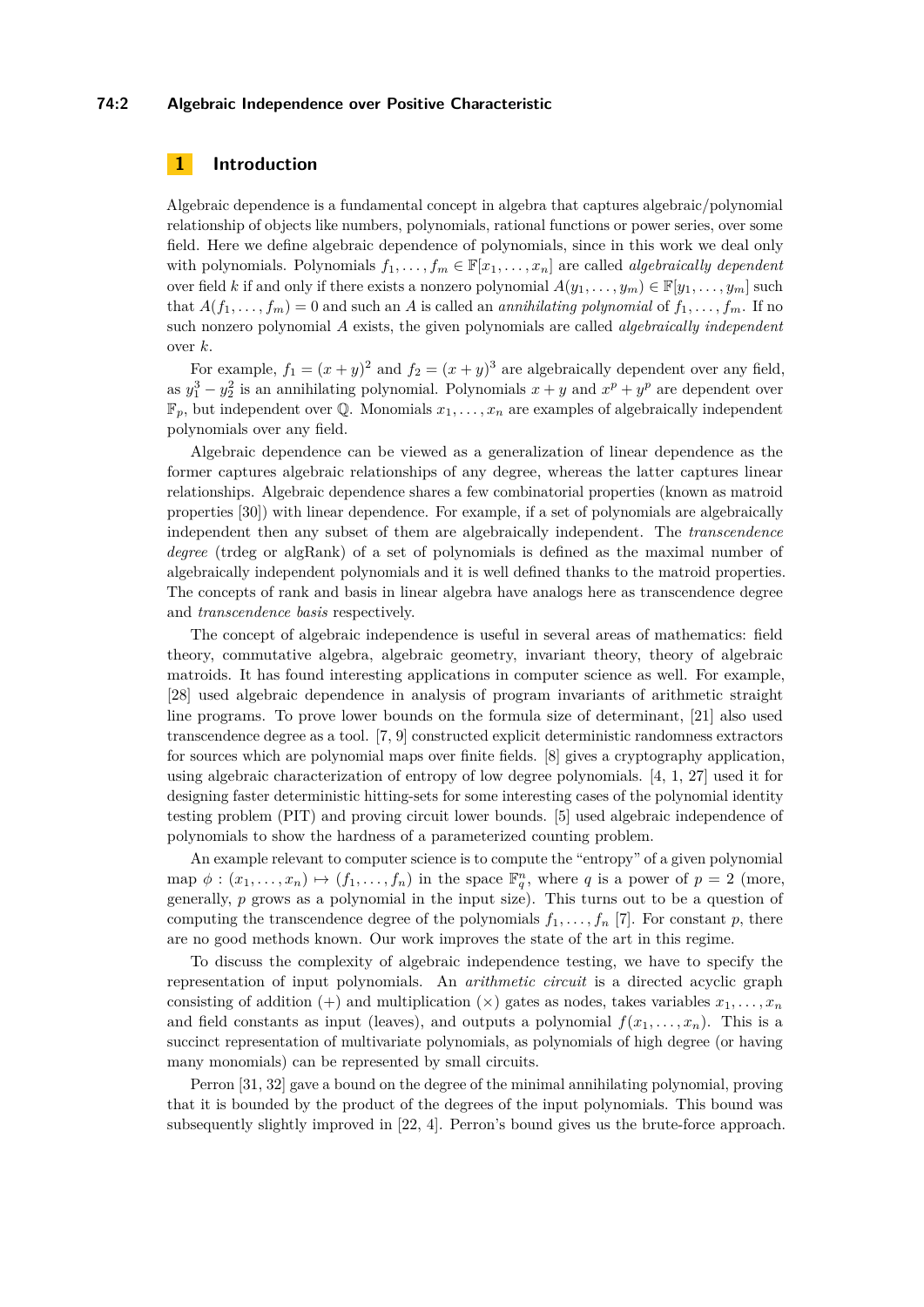It reduces the problem of computing annihilating polynomial to solving an exponential sized system of linear equations and this can be done in PSPACE. Thus, PSPACE is the "trivial" complexity upper bound for algebraic independence testing, over any field.

The degree bound on the minimal annihilating polynomial happens to be tight. We can give examples of *n* quadratic polynomials, such that the degree of their minimal annihilating polynomial is  $2^n$  [\[22\]](#page-13-6). There is a hardness result known [22], that shows that computing even the constant term of the annihilating polynomial is NP-hard, and that annihilating polynomial is not of polynomial size in general, unless the polynomial hierarchy collapses.

It turns out that the decision version, i.e. checking if the polynomials are algebraically independent, is much more efficient over zero or large characteristic, even when the polynomials are succinctly represented as circuits. The key idea is a classical result, known as the Jacobian criterion [\[20,](#page-13-7) [4\]](#page-12-3). It says that if the characteristic of the field is zero, or large enough (compared to the product of degrees of the given polynomials), then the transcendence degree equals the linear rank of the Jacobian matrix of the polynomials. This leads to a simple randomized poly-time algorithm for checking algebraic independence, as we can get the circuits of the partial derivatives efficiently [\[3\]](#page-12-6) and then use random evaluations to compute the rank of the Jacobian matrix. This final step of randomized evaluation is possible due to the Schwartz-Zippel-DeMillo-Lipton lemma [\[36,](#page-13-8) [6,](#page-12-7) [40\]](#page-14-1).

One direction of the Jacobian criterion (if the polynomials are algebraically dependent, then their Jacobian matrix is not full rank) holds true for any characteristic. But the converse fails if the characteristic is small compared to the product of the degrees of input polynomials. For example,  $x^p$  is algebraically independent of  $\mathbb{F}_p$ , yet its derivative vanishes. We remark here that if two algebraically independent polynomials over characteristic p have zero Jacobian, then it does not mean that one of them is a *p* power. Consider, for example,  $\{x^{p-1}y, xy^{p-1}\}\text{ over }\mathbb{F}_p\text{ for prime }p>2.$ 

There are infinitely many input instances (set of polynomials), where the Jacobian criterion fails, i.e. Jacobian vanishes even though the given polynomials are independent. Those instances can be characterized by the notion of *inseparable extension*, that appears in Galois theory, and is formally defined in Sec. 2.1. For example, the field extension  $\mathbb{F}_p(x)/\mathbb{F}_p(x^p)$ bas inseparable degree *p* as that many *conjugates* of  $\sqrt[p]{x^p}$  in the splitting field are equal. This is a hard algebraic situation with no good geometric interpretation. Such behavior is absent over zero characteristic fields. So, positive characteristic requires inventing new concepts.

Naturally, we would like to come up with an efficient (randomized poly-time) algorithm over small characteristic. Though the failure of Jacobian criterion over small characteristic is known for long [\[12,](#page-12-8) [15\]](#page-13-9), owing to the interest in algebraic independence from computer science perspective, several recent papers [\[7,](#page-12-0) [22,](#page-13-6) [4\]](#page-12-3) posed the complexity status of this problem (whether it is in RP) as an open question. One curious aspect is that this problem is one of the rare ones in computer science where the gap between the known time complexity (EXP) and the conjectured one (RP) is that stark!

**Talking about the two degrees.** Let us consider a case where Jacobian criterion fails and certifying independence gets tricky. Let  $m_1m_2$  be coprime to *p*, and  $f_1 = x_1^{pm_1}, f_2 = x_2^{m_2}$ . It is easy to deduce that the degree of the extension  $\mathbb{F}_p(x_1, x_2)/\mathbb{F}_p(f_1, f_2)$  is  $pm_1m_2$ . In fact, the degree of the annihilating polynomial of  $\{x_1, f_1, f_2\}$  (resp.  $\{x_2, f_1, f_2\}$ ) is  $pm_1$  (resp.  $m_2$ ). However, the inseparable degree of the extension is only  $p$ , as the former annihilating polynomial (i.e.  $y_1^{pm_1} - y_2$ ) is a polynomial in  $y_1^p$  but not in  $y_1^{p^2}$  $n_1^p$ . Thus, there are cases when the inseparable degree can be much smaller, even  $O(1)$ , compared to the extension degree. Notice that, in general, the inseparable degree is a *p*-power that divides the extension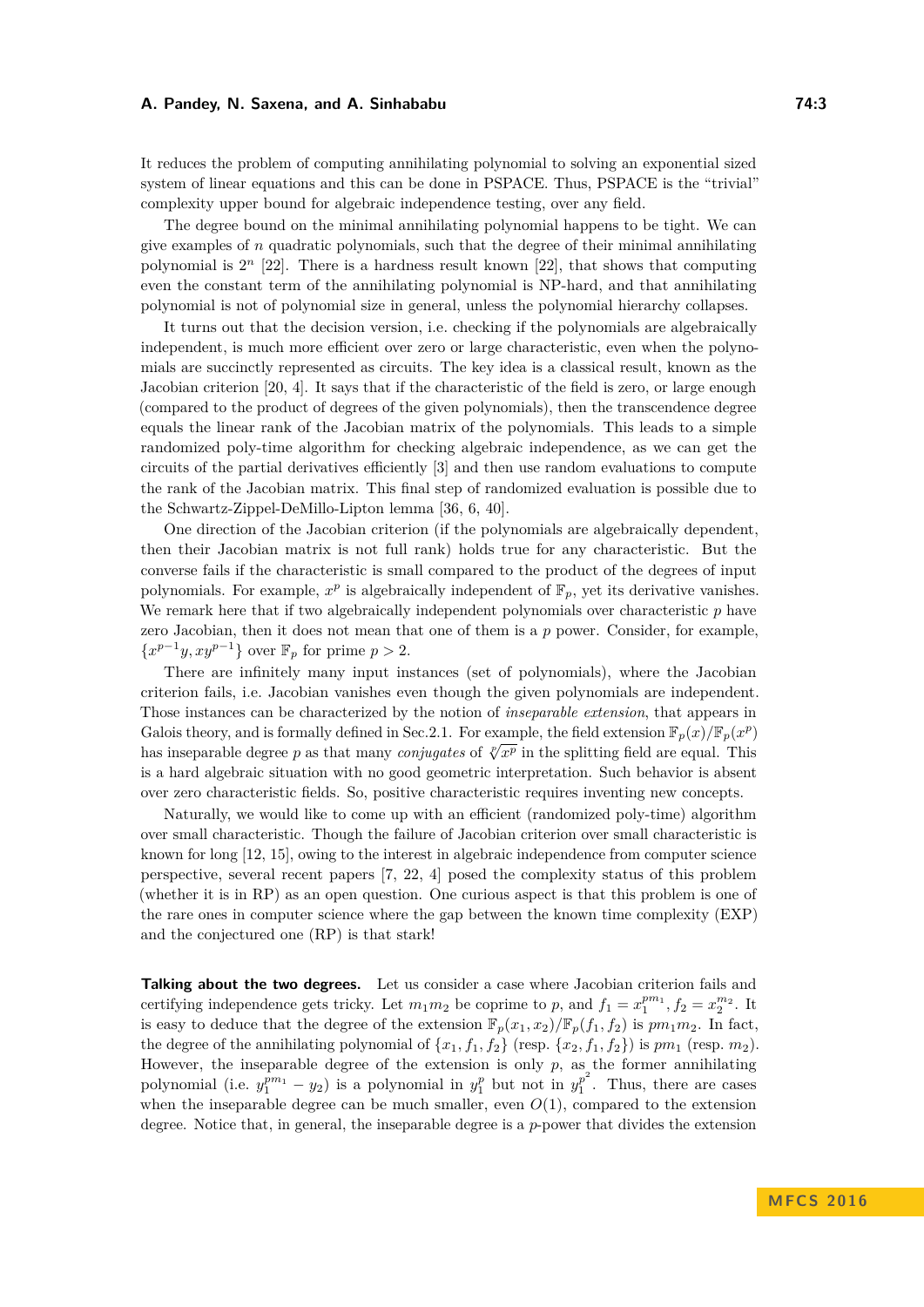#### **74:4 Algebraic Independence over Positive Characteristic**

degree, which in turn is upper bounded by  $\prod_i \deg(f_i)$  (by Perron's bound)– usually an exponentially large parameter. The methods developed in this work only depend on the underlying inseparable degree, thus, our algorithm is expected to be much better than brute-force (in many cases).

A criterion that works for all characteristic for a natural problem like testing algebraic independence would be mathematically interesting. Computational implications of an efficient Jacobian like criterion would include a possible generalization (to small characteristic) of PIT or lower bound results [\[1\]](#page-12-4), and algebraic extractors or entropy concepts [\[7\]](#page-12-0).

**Work done in case of finite fields.** [\[29\]](#page-13-10) gave a criterion that works over all fields, which they named *Witt-Jacobian* criterion. One key idea of the Witt-Jacobian criterion is to lift the input polynomials from characteristic  $p \geq 2$  to a field of *p*-adics, which is zero characteristic. Witt-Jacobian polynomial can be seen as a scaled up *p*-adic lift of Jacobian polynomial and the criterion involves checking certain monomials (degeneracy testing; which looks hard) rather than zero testing. The main object underlying the proof is the de Rham-Witt pro-complex; a tool from modern algebraic-geometry (an excellent survey is [\[18\]](#page-13-11)).

Witt-Jacobian criterion improved the complexity of independence testing problem, over positive characteristic, from PSPACE to  $NP^{HP}$ . In the hierarchy of complexity classes,  $NP^{HP}$ is far above RP; thus there is a huge gap between what we have and what we want.

Partial derivative (defined as formal operators on polynomials), that played a key role in Jacobian criterion, behaves strangely over positive characteristic. Though it satisfies the usual rules of derivatives like linearity, product rule and chain rule, one important difference here is the fact that a non-constant polynomial can have a zero derivative. Another difference is that the higher derivatives of order  $k \geq p$  are zero for all polynomials over characteristic p. Hasse-Schmidt derivatives are variants of usual derivatives, that were originally defined by [\[17\]](#page-13-12), and independently by [\[38\]](#page-14-2), to tackle this problem. In computer science literature, Hasse derivatives were used recently in coding theory (see [\[10\]](#page-12-9) and the references therein), and PIT or lower bounds via generalized versions of shifted partial derivatives [\[14,](#page-12-10) [13\]](#page-12-11).

**Background on PIT and circuit lower bounds.** The problems of derandomization of PIT and proving lower bounds, for explicit family of polynomials, are two fundamental questions in complexity theory. The question of PIT asks to test whether the polynomial computed by an arithmetic circuit is identically zero. This question can be studied in two settings. In the whitebox setting we are allowed to see inside the circuit, whereas in the blackbox setting we can only evaluate the circuit at some field points. The problem of blackbox PIT is equivalent to the problem of designing *hitting-sets* efficiently. Hitting-set is defined as follows. Let C be a class of polynomials in N variables over a field  $\mathbb{F}$ . Then, a set  $\mathcal{H} \subseteq \mathbb{F}^N$  is called a *hitting-set* for the class C, if for every nonzero polynomial  $C \in \mathcal{C}$ , there exists an  $x \in \mathcal{H}$ such that  $C(x) \neq 0$ . PIT has a randomized poly-time algorithm, thanks to Schwartz-Zippel-DeMillo-Lipton lemma [\[36,](#page-13-8) [40,](#page-14-1) [6\]](#page-12-7). Derandomization of PIT is an outstanding open question in complexity theory with several implications, including proving arithmetic circuit lower bounds (refer to [\[2\]](#page-12-12)  $\&$  the survey [\[37\]](#page-14-3)).

In the world of arithmetic complexity, we have strong structural results like *depth reductions* [\[16,](#page-13-13) [2\]](#page-12-12). These results show that strong enough lower bound, or PIT, results for homogeneous depth-4 (or general depth-3) circuits would give us exponential lower bounds and quasipoly-time derandomized PIT for general circuits (up to VP). Recent years have seen a fast growth in papers giving lower bound and PIT results for several special cases of small depth arithmetic circuits [\[34,](#page-13-14) [35\]](#page-13-15). Although there are strong (almost exponential,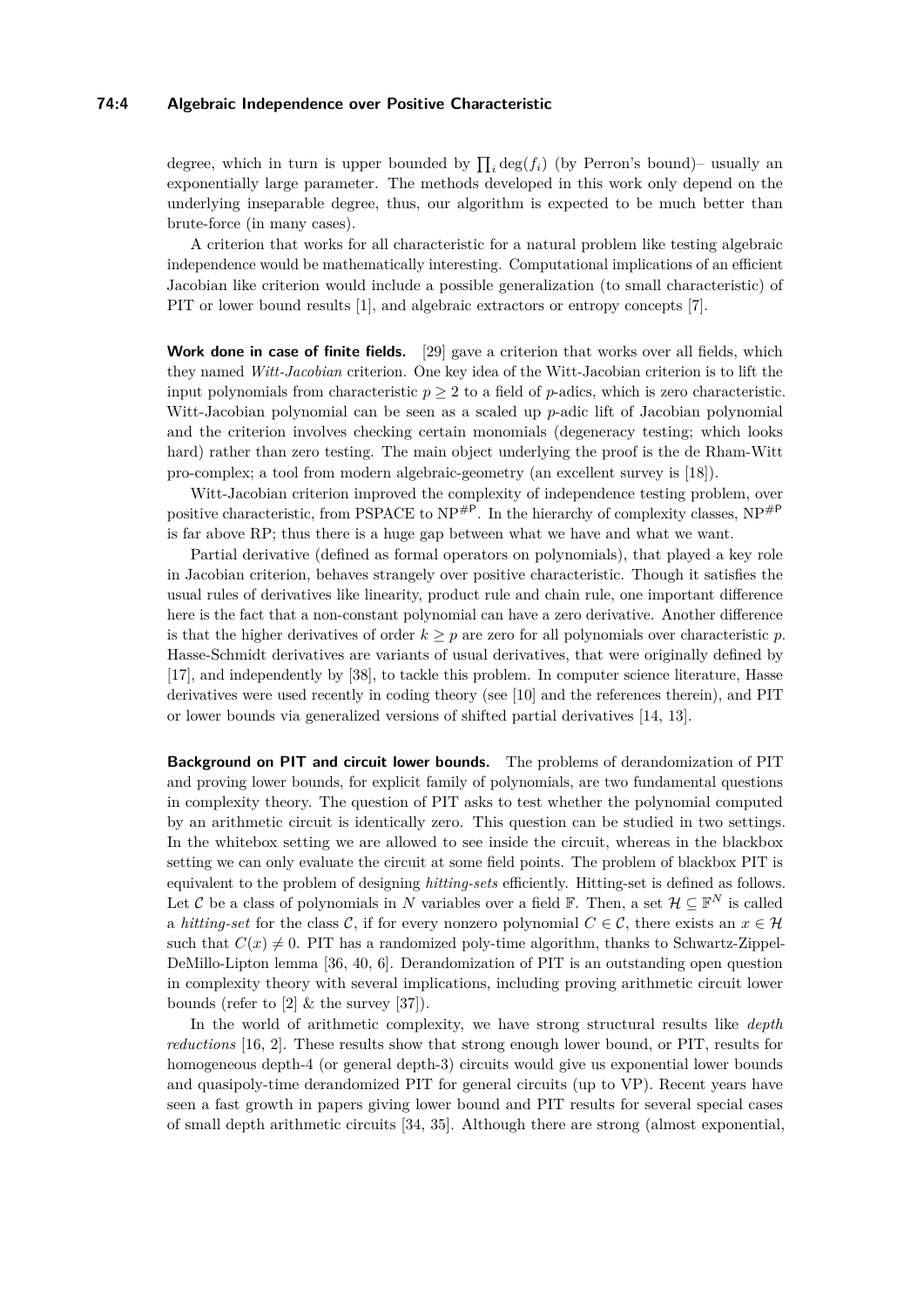[\[26,](#page-13-16) [23\]](#page-13-17)) lower bounds for homogeneous depth-4 circuits, the best known lower bounds for non-homogeneous depth-4 circuits are only superlinear (see [\[33\]](#page-13-18)  $\&$  the references therein).

**Circuits with locally low algebraic rank.** Kumar & Saraf [\[27\]](#page-13-3) defined a *locally low algebraic rank* circuit of degree *n* in *N* variables over F, denoted  $\Sigma \Gamma^{(k)} \Sigma \Pi^{d}$ , as:  $C = \sum_{i \in [T]} \Gamma_i(Q_{i1}, \ldots, Q_{it})$ , where  $Q_{ij}$  is a sparse polynomial (all monomials are given explicitly) of degree at most *d*, algRank of  ${Q_{ij} | j \in [t]}$  is at most *k*, and  $\Gamma_i$  is an arbitrary *t*-variate polynomial, for  $i \in [T]$ .

The *size* of *C* comprises *N, n, T* and the maximum sparsity of  $Q_{ij}$ 's. Note that  $k \leq N$ , and we will be interested in the cases when *kd* is somewhat restricted.

Interestingly,  $\Sigma\Gamma^{(n)}\Sigma\Pi$  subsumes homogeneous depth-4 circuits computing a degree  $n$ polynomial, as for homogeneous circuits  $k \le t \le n$  and  $\Gamma_i$  is merely the product gate. Since this class includes non-homogeneous circuits as well (where *t* can be arbitrarily larger than  $k, n$ , it can be seen as a significant generalization of homogeneous depth-4.

This model subsumes certain other interesting models that were studied by [\[14,](#page-12-10) [1,](#page-12-4) [4\]](#page-12-3) in the context of lower bounds and PIT. Invariably, their methods need to assume that  $\mathbb F$  has characteristic zero or exponentially large (since partial derivatives are involved). Our goal in this paper is to overcome such restrictions.

## **1.1 Our contribution and relation with previous works**

Broadly, in this paper, we prove two main technical theorems, one about the algebraically dependent polynomials and the other about algebraically independent polynomials. We apply these two theorems to obtain an algebraic independence testing algorithm, an arithmetic circuit lower bound over arbitrary field and a PIT algorithm (over fields of characteristic larger than the individual-degree of the polynomial). We now describe each of the results.

**Algebraic dependence to approximate functional dependence.** We show that over arbitrary fields, algebraic dependence of polynomials  $f_1, \ldots, f_m$  imply the existence of a transcendence basis such that all the polynomials  $f_1, \ldots, f_m$  can be obtained (upto a random shift and a truncation) as a polynomial function of the basis elements (Thm[.10\)](#page-9-0). Essentially, to obtain the desired polynomial, say  $f_k$ , we truncate a polynomial function in the elements of the basis upto the degree of  $f_k$ . This generalizes the functional dependence result of [\[27,](#page-13-3) Lem.3.1] which asserted the same over fields of zero (or large) characteristic.

We use a proof approach which is different from [\[27\]](#page-13-3) to achieve the more general results. In the case of fields of zero characteristic, the subtle strength that this functional dependence property possesses is that *any* transcendence basis serves the purpose, which in general is false over positive characteristic. Our result explains this subtlety using the concept of *separating transcendence basis* from Galois theory (Sec[.2.1\)](#page-7-0). With this, a simple algebraic manipulation on the annihilating polynomial, and subspace of polynomial products (Lem[.12\)](#page-10-0), yields a functional dependence up to *any* desired degree of approximation. (This is a bit simpler than the approach of [\[27,](#page-13-3) Lem.2.4] where they approximate the roots of any multivariate polynomial using [\[11,](#page-12-13) Lem.3.1]. Such methods also appear in classical analysis under *Implicit Function Theorems*, see [\[25\]](#page-13-19).)

Eg.  $\{x_1, x_2, x_1x_2^2\}$  are algebraically dependent over  $\overline{\mathbb{F}}_2$ . Pick random field elements  $a_1, a_2$ . The shifted polynomials are  $\{x_1 + a_1, x_2 + a_2, (x_1 + a_1)(x_2^2 + a_2^2)\}\.$  Clearly,  $(x_2 + a_2)$  is not a function of the other two modulo the ideal  $\langle \mathbf{x} \rangle^2$ . However,  $(x_1 + a_1)$  is trivially a function of the other two, namely,  $(x_1 + a_1) \equiv a_2^{-2} \cdot (x_1 + a_1)(x_2^2 + a_2^2) \mod \langle \mathbf{x} \rangle^2$ .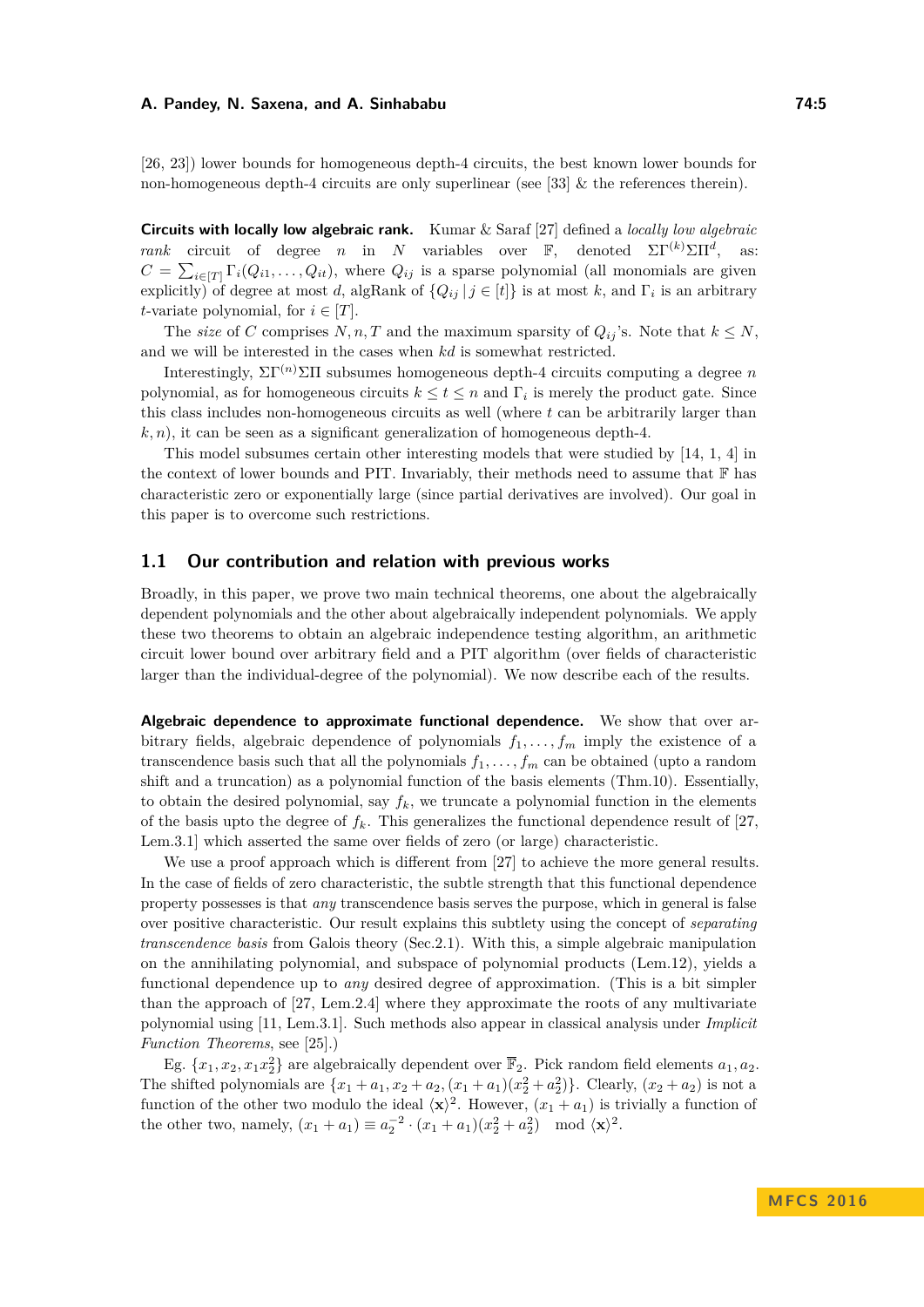#### **74:6 Algebraic Independence over Positive Characteristic**

**Algebraically independent polynomials – Criterion.** The above example shows that over fields of positive characteristic, an approximate functional dependence may exist even in the case of algebraically independent polynomials. We overcome this issue and show that the independence can be captured by truncating the polynomial function in the basis elements upto a precise parameter, i.e. if we choose the truncation point to be greater than that parameter, then algebraically independent polynomials *cannot* exhibit functional dependence (Thm[.13\)](#page-11-0). This parameter is actually the *inseparable degree* of an appropriate field extension, which is a well studied concept in Galois theory (Sec. 2.1).

Continuing the above example–  $\{x_1, x_1x_2\}$  are algebraically independent over  $\overline{\mathbb{F}}_2$ . Pick random field elements  $a_1, a_2$ . The shifted polynomials are  $\{x_1 + a_1, (x_1 + a_1)(x_2^2 + a_2^2)\}$ . It can be verified that neither is a polynomial function of the other modulo the ideal  $\langle x \rangle^3$ . This becomes a certificate of algebraic independence. (Note that the inseparable degree of  $\mathbb{F}_2(x_1, x_2)/\mathbb{F}_2(x_1, x_1x_2^2)$  is 2.)

When the inseparable degree is 1 (which means a *separable extension*), then looking at the truncation upto the linear term of shifted basis elements would suffice. So, our result implies that *separable extension* is precisely the case when the Jacobian works (an exposition can be found in the full version). For higher inseparable degree *t*, our result can be reinterpreted as giving a Jacobian like result: algebraically independent polynomials have  $\mathbb{F}(\mathbf{z})$ -linearly independent higher differentials (Sec[.2.2\)](#page-8-0), modulo a carefully chosen subspace  $\mathcal{U}_t$ (Rmk[.11\)](#page-9-1). This follows by considering the Taylor series, around a "generic" point **z**, whence, the functional independence of polynomials shifted by **z**, implies the linear independence of shifted polynomials modulo  $\mathcal{U}_t$ . As shifted polynomials contain all the Hasse-Schmidt higher derivatives (wrt **x** and evaluated at the point **z**), we deduce their  $\mathbb{F}(\mathbf{z})$ -linear independence modulo  $\mathcal{U}_t$ .

Again, a key technical lemma used in finishing the proof is Lem[.12](#page-10-0) (*subspace reduction*), which concerns the ideal theoretic properties of the subspace  $\mathcal{U}_t$ . Basically, it helps us prove that if  $\{h_1, \ldots, h_n\}$  are polynomials with their degree( $\leq t$ )-part having algebraically independent leading monomials, and  $g_n$  functionally depends on  $\{g_1, \ldots, g_{n-1}\}$  (with truncation beyond *t*), then some  $h_i$  is functionally independent of  $\{g_1, \ldots, g_n\}$ .

**Application 1: Testing algebraic independence.** An easy consequence of Thm[.10](#page-9-0) and Thm[.13](#page-11-0) is that we get a randomized poly-time algorithm for testing algebraic independence of polynomials over finite fields (say,  $\mathbb{F}_q$  of characteristic p) in the cases when the inseparable degree is constant. Since the latter is a *p*-power (Sec[.2.1\)](#page-7-0), our algorithm is interesting when *p* is a constant. (Whenever required, we can assume wlog that the input is *n* circuits in *n* variables over an algebraically closed field; see full version for simple proofs.)

▶ **Theorem 1** (Independence testing). For circuits  $f \in \mathbb{F}_q[x]$ *, we have a randomized poly(s,*  $\binom{t+n}{n}$ -time algebraic independence testing algorithm, where the inseparable degree of the field *extension*  $\mathbb{F}_q(\mathbf{x})/\mathbb{F}_q(\mathbf{f})$  *is t (assuming* **f** *algebraically independent)* & *input size is s.* 

This covers a lot of interesting cases as the inseparable degree can be quite small even in case of polynomials with exponential degree. As a simple example, take two bivariate circuits of exponential degree over  $\mathbb{F}_2$ . Suppose they are independent and their Jacobian is nonzero. Now if we square any one of these two, then Jacobian would fail as the inseparable degree becomes 2. Previously known algorithms cannot deal with even such a simple case, whereas we easily handle the case by trying our test with  $t = 2$ . In general, the inseparable degree is upper bounded by Perron's degree bound (product of degrees of given polynomials, [\[32\]](#page-13-5)), so in the worst-case our algorithm is exponential-time. (Witt-Jacobian criterion [\[29\]](#page-13-10)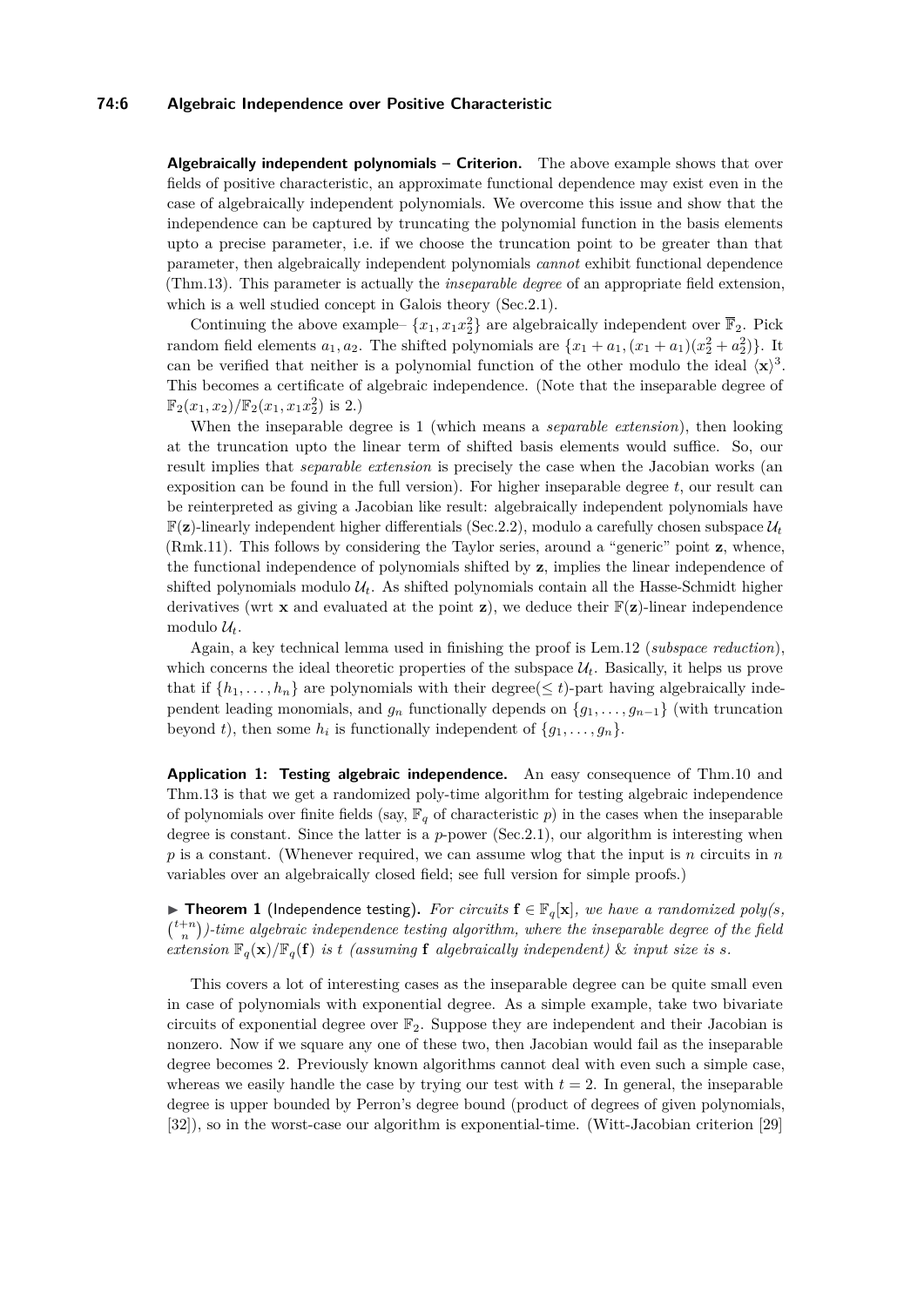is exponential-time in all cases.) We illustrate the overall idea, and its comparison with Jacobian criterion, in the figure in the conclusion (Sec[.4\)](#page-11-1).

An interesting by-product of the algorithm is that it computes the inseparable degree, of the given independent polynomials, in the same time.

**Application 2: Lower bound for locally low algebraic rank circuits.** Using the functional dependence result, we give an explicit family of polynomials in VNP of degree *n* in *N* variables, where  $N = n^{O(1)}$  such that any  $\Sigma \Gamma^{(n)} \Sigma \Pi$  circuit computing it has size  $N^{\Omega(\sqrt{n})}$ . We obtain this lower bound over *arbitrary* fields. This generalizes the lower bound of [\[27,](#page-13-3) Thm.1.4] which itself was a strong generalization of the shifted partials based homogeneous depth-4 lower bounds [\[23\]](#page-13-17) and Jacobian based lower bounds [\[1\]](#page-12-4) (all over zero or large characteristic). Since our functional dependence generalizes the key technical ingredient of [\[27\]](#page-13-3) to arbitrary fields, we are able to get the same lower bound (for the same model and hard polynomial family) over arbitrary fields. Formally,

 $\triangleright$  **Theorem 2.** Let  $\mathbb F$  be any field. There exists a family  $\{P_n\}$  of polynomials in VNP, such *that*  $P_n$  *is a polynomial of degree n in*  $N = n^{O(1)}$  *variables with* 0*,* 1 *coefficients, and for any*  $\sum \Gamma^{(k)} \sum \prod$  *circuit C, if*  $k \leq n$  and if *C computes*  $P_n$  *over*  $\mathbb{F}$ *, then Size*(*C*)  $\geq N^{\Omega(\sqrt{n})}$ .

**If Remark.** As remarked by [\[27\]](#page-13-3), the above model is challenging even for  $k = 2$  ( $\&$  was open before us for small characteristic fields). Also, the proof goes through for any  $k = n^{O(1)}$ , as long as one picks *N* as an appropriately large polynomial in *n*.

The proof of this theorem closely follows [\[27\]](#page-13-3), and is sketched in the full version.

**Application 3: Hitting-set for**  $\Sigma\Gamma^{(k)}\Sigma\Pi^{d}$  **circuits.** We show that for any size-*s* circuit  $C \in \Sigma \Gamma^{(k)} \Sigma \Pi^d$ , where  $k, d = \text{polylog}(s)$ , over fields of characteristic  $p > \text{individual-degree}(C)$ , there exists a quasipoly $(s)$ -time hitting-set.

 $\blacktriangleright$  **Theorem 3.** Let  $\mathbb F$  be any field of characteristic p. There exists an  $\exp(\log^{O(1)} s)$ -time *constructible hitting-set*  $\mathcal{H} \subseteq \overline{\mathbb{F}}^N$  *for size-s circuit*  $C \in \Sigma \Gamma^{(k)} \Sigma \Pi^d$  *with*  $kd = \log^{O(1)} s$ , *assuming*  $p > individual-degree(C)$  *or*  $p = 0$ *.* 

Again, the proof follows [\[27\]](#page-13-3). For PIT, algebraic rank based models have already been considered by [\[4,](#page-12-3) [1,](#page-12-4) [27\]](#page-13-3). Our result generalizes some of these results to smaller positive characteristic (only requiring  $p >$  individual-degree(C)). The previous results required  $p > d^k$ , which is super-polynomial in the above regime. Our inability to remove this restriction lies in the nature of shifted partials [\[14,](#page-12-10) Lem.4.13]. Eg. the dimension of shifted partials of a *p*-power monomial  $x_1^{p^{e_1}}$  $x_1^{p^{e_1}} \cdots x_n^{p^{e_n}}$  is not that large over  $\mathbb{F}_p$ .

## **2 Preliminaries: Jacobi, Galois and Hasse-Schmidt**

We define the central object related to the testing of algebraic independence is the Jacobian.

 $\triangleright$  **Definition 4** (Jacobian). The *Jacobian* of polynomials  $\mathbf{f} = \{f_1, \dots, f_m\}$  in  $\mathbb{F}[x_1, \dots, x_n]$ is the matrix  $\mathcal{J}_{\mathbf{x}}(\mathbf{f}) = (\partial_{x_j} f_i)_{m \times n}$ , where  $\partial_{x_j} f_i := \partial f_i / \partial x_j$ .

We state the classical Jacobian criterion [\[20,](#page-13-7) [4\]](#page-12-3).

I **Lemma 5** (Jacobian criterion)**.** *Let* **f** ⊂ F[**x**] *be a finite set of polynomials of degree at most*  $d$ *, and* trdeg<sub>F</sub>  $f \leq r$ *. If* char(F) = 0*, or* char(F) >  $d^r$ *, then* trdeg<sub>F</sub>  $f = \text{rank}_{F(\mathbf{x})} \mathcal{J}_{\mathbf{x}}(f)$ *.*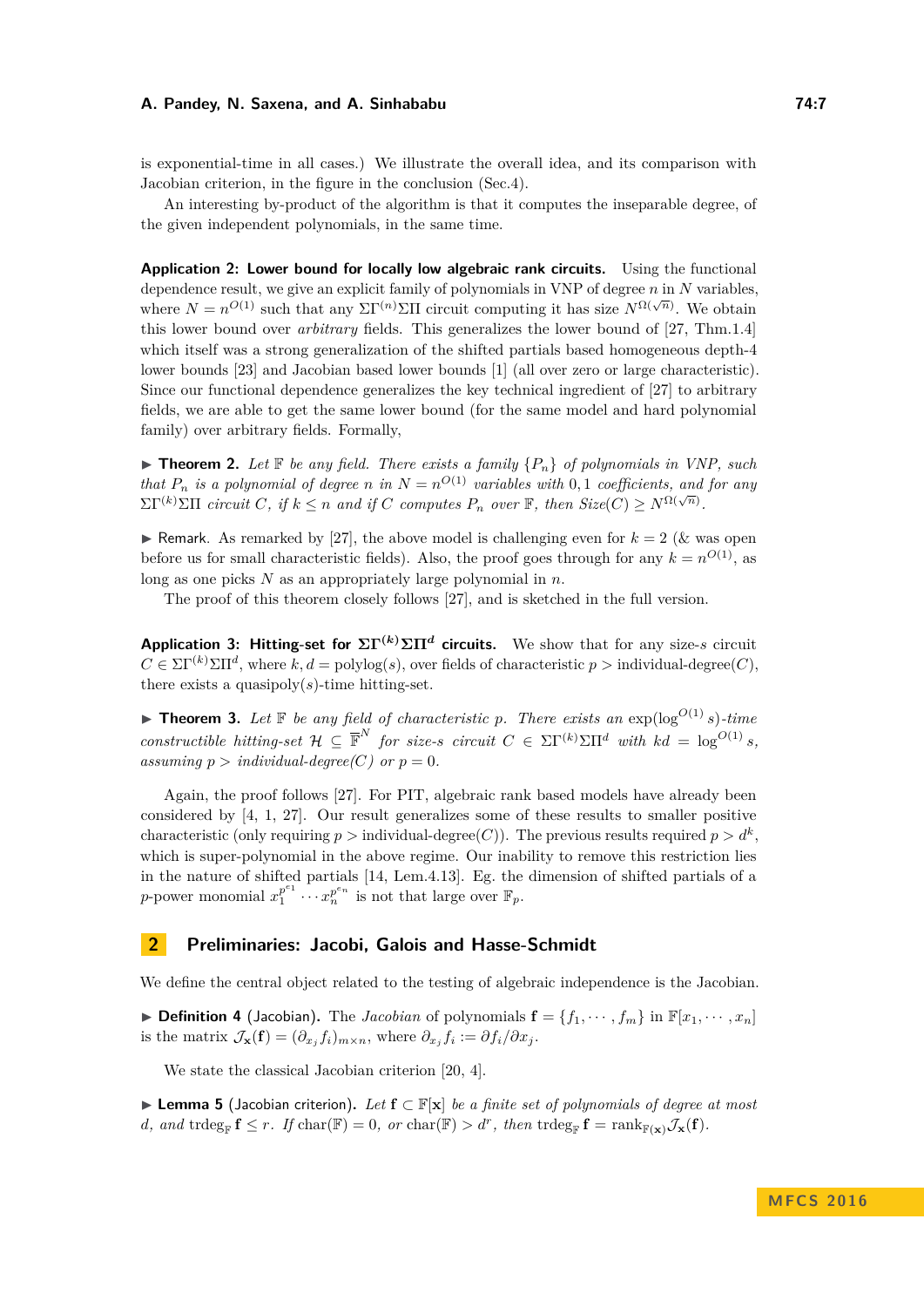#### **74:8 Algebraic Independence over Positive Characteristic**

Previously, we saw some examples of polynomials over fields of smaller characteristic where the Jacobian *fails*. Here is another nontrivial example:  $\mathbf{f} = \{x_1^2x_2 + x_1^3, x_1x_2^2 + x_1x_2^5\}$ in  $\mathbb{F}_3[x_1, x_2]$  is a set of algebraically independent polynomials, but rank $\mathbb{F}_3(\mathbf{x})\mathcal{J}_\mathbf{x}(\mathbf{f}) = 1$ , and hence the criterion fails.

## <span id="page-7-0"></span>**2.1 Inseparability & separating transcendence basis**

For this section, let  $\mathbb{E} \supset \mathbb{F}$  be fields. Failure of the Jacobian criterion can be explained using the fundamental concept of inseparability from Galois theory [\[19\]](#page-13-20).

**► Definition 6.** An  $f \in \mathbb{F}[x]$  is *separable* if it has no multiple roots in its splitting field.

It is easy to prove that. For an irreducible *f*, separability is implied by the non-zeroness of  $\partial_x f$ . Thus, if char(F) = 0, then any irreducible polynomial is separable. It further implies that if char( $\mathbb{F}$ ) = *p* > 0 then, an irreducible *f* is separable if and only if  $f \notin \mathbb{F}[x^p]$ . We have this notion of separability in case of field extensions as well. An algebraic extension  $E/F$  is said to be *separable* if every element  $\alpha \in E$  has a minimal polynomial over F that is separable.

For polynomials  $f_1, \ldots, f_m \in \mathbb{F}[x_1, \ldots, x_n]$ , we deal with the extension  $\mathbb{F}(x_1, \ldots, x_n)$ /  $\mathbb{F}(f_1, \ldots, f_m)$ . This extension is algebraic iff trdeg(**f**)= *n* (as every  $x_j$  depends on **f**). In which case, the extension  $\mathbb{F}(\mathbf{x})/\mathbb{F}(\mathbf{f})$  is separable iff the minimal polynomial of  $x_j$  over  $\mathbb{F}(\mathbf{f})$ is separable, for all  $j \in [n]$ . The latter, clearly, is the case when  $char(\mathbb{F}) = 0$ . When  $char(\mathbb{F})$  $= p > 0$ , the extension is inseparable if there exists  $j \in [n]$ , such that the minimal polynomial of  $x_j$  over  $\mathbb{F}(\mathbf{f})$  lives in  $\mathbb{F}(\mathbf{f})[y^p]$ . Thus for every  $x_j$ , we have an  $m_j$  such that  $x_j^{p^{m_j}}$  $\frac{p}{j}$  has a separable minimal polynomial over  $\mathbb{F}(\mathbf{f})$ .

The *inseparable degree of the extension*  $\mathbb{F}(\mathbf{x})/\mathbb{F}(\mathbf{f})$  is defined as the minimum  $p^m$  such that the minimal polynomial of  $x_j^{p^m}$  over  $\mathbb{F}(\mathbf{f})$  is separable, for all  $j \in [n]$ . We also associate this inseparable degree with the set **f**.

In the case when **f** are algebraically dependent, we would like to use a "good" transcendence basis. This is captured by:

▶ Definition 7 (Separating transcendence basis). A field extension  $\mathbb{E}/\mathbb{F}$  is called *separably generated* if there exists an algebraically independent set (i.e. transcendence basis)  $S =$  ${f_1, \ldots, f_r} \subset \mathbb{E}$  such that  $\mathbb{E}/\mathbb{F}(S)$  is algebraic and separable.

*S* is called a *separating transcendence basis* of E*/*F.

It is a classical result that such bases exist for fields that we are interested in.

<span id="page-7-1"></span>I **Theorem 8.** *Consider a finite set of polynomials* **f** ⊂ F[**x**]*. If* F *is a finite field (resp. an algebraically closed field) then there exists a separating transcendence basis, of*  $\mathbb{F}(\mathbf{f})/\mathbb{F}$ *, in* **f***. In case* F *is a zero characteristic field then* every *transcendence basis of* **f** *is a separating*

*one of the extension*  $\mathbb{F}(\mathbf{f})/\mathbb{F}$ *.* 

**Proof.** It is clear that if  $\mathbb{F}$  has characteristic zero then there is no possibility of inseparability.

Let  $\mathbb F$  be a finite (resp. algebraically closed) field. [\[24,](#page-13-21) Thm.7.20] shows that the extension  $\mathbb{F}(\mathbf{f})/\mathbb{F}$  is separably generated. Furthermore, [\[24,](#page-13-21) Thm.7.18] shows that **f** contains a subset that is a separating transcendence basis of the extension.

**Examples.** Extension  $\mathbb{F}_3(x^3)/\mathbb{F}_3$  has  $\{x^3\}$  as a separating transcendence basis. Consider the two transcendence bases of the extension  $\mathbb{F}_3(x^2, x^3)/\mathbb{F}_3 - \{x^3\}$  and  $\{x^2\}$ . The latter is a separating transcendence basis, but the former is not.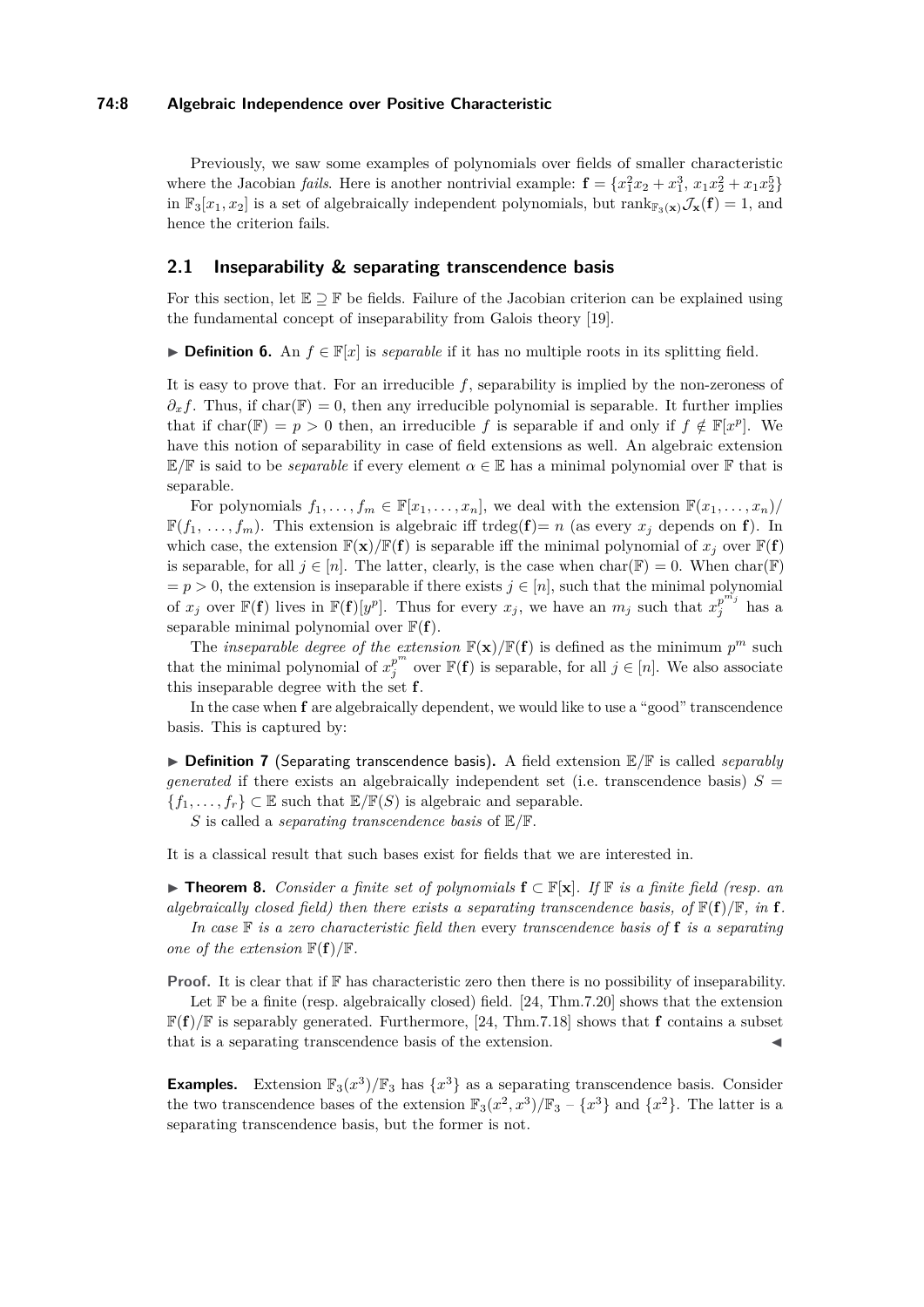## <span id="page-8-0"></span>**2.2 Taylor expansion at z, higher derivatives & differentials**

We consider the application of shift (or translation) to our polynomials. We view this as writing the Taylor expansion of a polynomial  $f(\mathbf{x})$  at a "generic" point **z** [\[13,](#page-12-11) Sec.C.1]. A second view is that of computing the Hasse-Schmidt higher derivatives of *f* at the point **z** [\[14,](#page-12-10) [10\]](#page-12-9). A third view is seeing the shifted polynomial as a Hasse-Schmidt differential [\[39\]](#page-14-4). We collect these equivalent viewpoints in a single definition.

**Definition 9** (Formal shift). We see  $f(x + z)$  as a polynomial in  $R := \mathbb{F}_p(z)[x]$  where the variables  $x_1, \ldots, x_n$  are *shifted* respectively by the function field elements  $z_1, \ldots, z_n$ .

Now the coefficient of  $m := x_1^{\ell_1} \cdots x_n^{\ell_n}$  in the Taylor-series expansion of  $f(\mathbf{x} + \mathbf{z})$  can be written as  $\frac{1}{\ell_1! \cdots \ell_n!} \frac{\partial^{(\ell_1+\cdots+\ell_n)} f}{\partial x_1^{\ell_1} \cdots \partial x_n^{\ell_n}}(\mathbf{z}).$ 

This is called the *Hasse-Schmidt derivative of f wrt m evaluated at the point* **z**. It can be denoted, by some abuse of notation, as  $\partial_m f(\mathbf{x})|_{\mathbf{z}}$ .

Finally, we can see the formal shift as a *Hasse-Schmidt differential*, namely,  $f(\mathbf{x} + \mathbf{z}) =$  $\sum_{m} m \cdot \partial_m f(\mathbf{x})|_{\mathbf{z}}$  (sum over all monomials *m* in **x**).

**Example.** We have  $\partial^2 x^2/\partial x^2 = 0$  over  $\mathbb{F}_2$ , but  $\partial^2 x^2/2!\partial x^2 = 1$ . Thus, Hasse-Schmidt derivatives offer a natural solution to this vanishing problem.

This connection between the shifts and Hasse-Schmidt higher derivatives/ differentials is what motivated us to search for the right framework to study algebraic independence.

Now the Jacobian criterion is given in terms of the first order derivatives of the polynomials and the failure of Jacobian essentially exposes the inability of first order derivative in capturing independence. Intuitively, it seems that going to higher derivatives may help. The above connection points out that perhaps we need to look at higher degree terms (wrt **x**) of  $f(\mathbf{x} + \mathbf{z})$ to get an algebraic independence criterion in cases where Jacobian fails. Eventually, we will see that the intuition is indeed true.

**Operator H.** For notational convenience, we define the non-constant part of  $f(x + z)$  up to degree $\leq t$  wrt **x**, as  $\mathcal{H}_t f := f^{\leq t}(\mathbf{x} + \mathbf{z}) - f(\mathbf{z})$ .

This is easier to work with when we do manipulations modulo the ideal  $\langle \mathbf{x} \rangle_R^{t+1}$ .

# **3 Main structure theorems**

We use the following standard notation in the paper:

- **1.** F is an arbitrary field.  $\overline{\mathbb{F}}$  is its algebraic closure.
- **2.**  $\mathbb{F}_q$  is a finite field of size *q* and characteristic  $p \geq 2$ .
- **3.** Let  $R \supseteq S$  be a commutative ring extension over a field  $\mathbb{F}$ , let  $v_1, \ldots, v_m \in R$  and  $r \geq 1$ . Then  $\langle v_1, \ldots, v_m \rangle_S^r$  is simply the set of all *S*-linear combinations of products  $v_{i_1} \cdots v_{i_r}$  $(i<sub>i</sub>'s$  in [*m*]). It is both an *S*-module and an F-vector space. (It is an ideal when  $R = S$ .)
- **4.** For a polynomial  $h \in \mathbb{F}[\mathbf{x}]$ ,  $h^{\leq d}$  extracts out the degree  $\leq d$  part of *h* and returns it as an element in F[**x**] again.
- **5.** For a polynomial  $h \in \mathbb{F}[\mathbf{x}]$ ,  $h^{[\leq d]}$  extracts out the degree  $\leq d$  part of *h* and returns it as a *d* + 1 tuple, where for  $i \in [0 \dots d]$ , *i*-th entry of the tuple contains  $h^{=i}$  which is defined as the homogeneous component of *h* of degree *i*.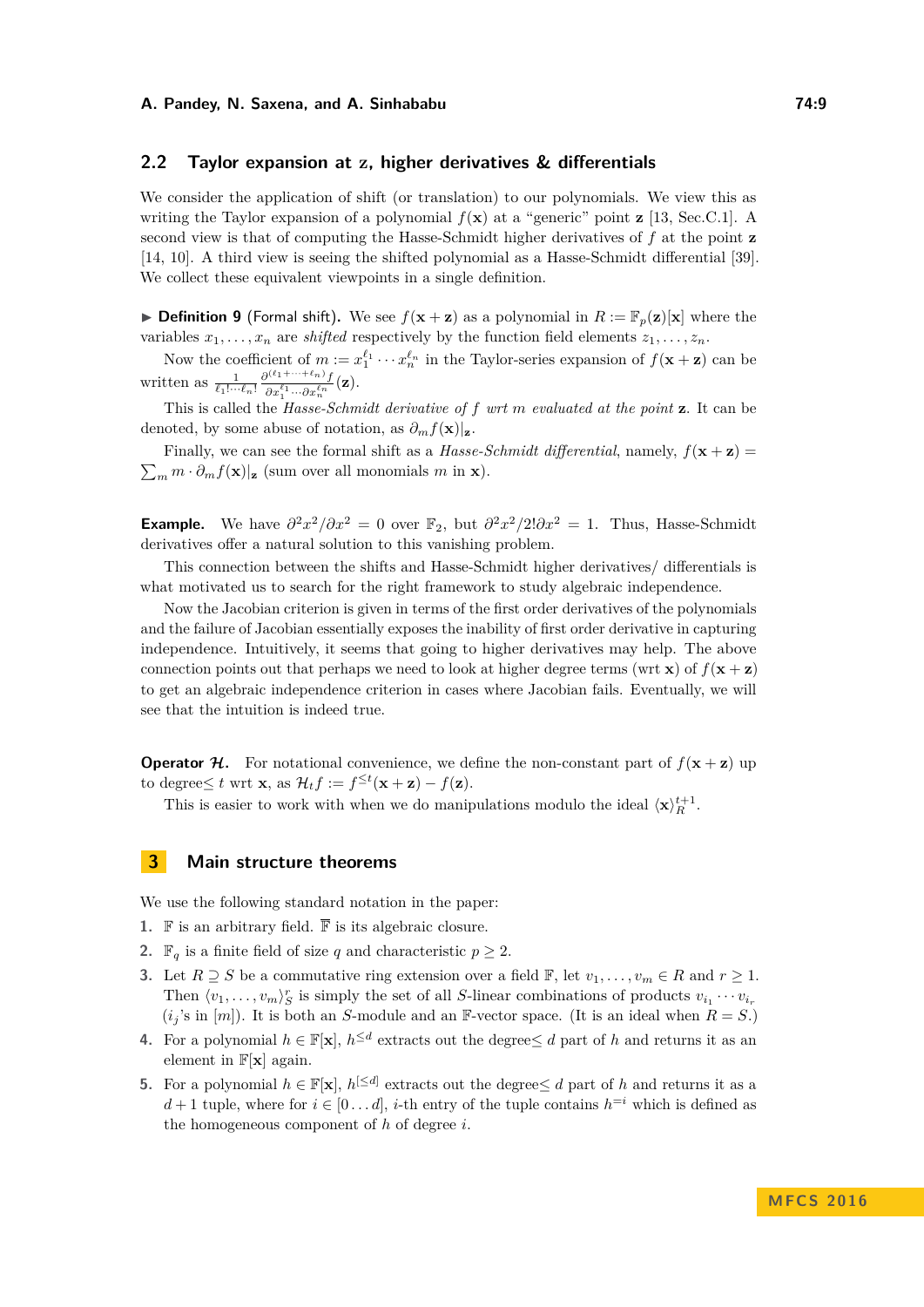#### **3.1 Functional dependence for algebraically dependent polynomials**

A fact about linear independence is that if  $f_1, \ldots, f_m \in \mathbb{F}[\mathbf{x}]$  are linearly dependent, it also implies that every polynomial can be written as a linear combination of the polynomials in the basis. The question is whether the same can be extended to algebraic dependence: Does algebraic dependence imply that all the polynomials can be written as a function of the polynomials in the transcendence basis? It was shown in [\[27,](#page-13-3) Lem.3.1] that it is indeed true (approximately) over fields of zero (and large) characteristic.

We generalize the property using a different proof approach and show that algebraic dependence implies functional dependence over arbitrary fields (to arbitrary degree of approximation *t*).

<span id="page-9-0"></span>▶ Theorem 10 (Functional dependence over arbitrary fields). Let  $f = \{f_1, \ldots, f_m\}$  ⊂  $\mathbb{F}[x_1, \ldots, x_m]$  $x_n$  *be a set of polynomials, where* **F** *is any field, and*  $t \in \mathbb{N}$ *. If trdeg of* {*f*<sub>1</sub>*,..., f<sub>m</sub>*} *is k*, then there exist algebraically independent  $\{g_1, \ldots, g_k\} \subset \mathbf{f}$ , such that for random  $\mathbf{a} \in \mathbb{F}^n$ , there are polynomials  $h_i \in \mathbb{F}[Y_1, \ldots, Y_k]$  satisfying,  $\forall i \in [m]$ ,  $f_i^{\leq t}(\mathbf{x} + \mathbf{a}) =$  $h_i^{\leq t}(g_1(\mathbf{x}+\mathbf{a}), \ldots, g_k(\mathbf{x}+\mathbf{a})).$ 

**F** Remark. Clearly,  $\overline{\mathbb{F}}^n$  is an infinite space. What we mean here by a *random* **a** is "random point in any sufficiently large, but finite, subset of the space". It will be clear from the proof that it would suffice to sample from any set of size at most exponential in the input size. We skip the detailed estimate as in this paper merely existence of **a** is needed.

We will use **z** as a formal variable (*n*-tuple) and can fix it later to a suitable constant **a**. To prove the theorem, we consider the ring  $R := \overline{\mathbb{F}}(\mathbf{z})[\mathbf{x}]$  and its ideal  $\mathcal{I}_0 := \langle \mathbf{x} \rangle_R$ . The ideal collects the non-constant linear polynomials. Now, define the ideal  $\mathcal{I}_t := \mathcal{I}_0^{t+1}$  and the quotient algebra  $\mathcal{Q}_t := R/\mathcal{I}_t$ , i.e. we are filtering out, or *truncating*, all the terms of degree > t. Now  $\mathcal{Q}_t$  can also be seen as a finite  $\binom{n+t}{n}$  dimensional vector space over  $\overline{\mathbb{F}}(\mathbf{z})$ whose basis is monomials in **x** of degree at most *t*. In our theorems and proofs, most of the operations happen in this quotient ring  $\mathcal{Q}_t$  for increasing *t*'s.

In our analysis, we plan to use the shifting of the variables in the evaluated annihilating polynomial of  $\{f_i, g_1, \ldots, g_k\}$ , and it is clear that on applying the shifts, we will end up having terms of the form  $(\mathcal{H}_t f_i)^{j_0} (\mathcal{H}_t g_1)^{j_1} \cdots (\mathcal{H}_t g_k)^{j_k}$  (recall that in  $Q_t$ ,  $f(\mathbf{x} + \mathbf{z}) = f(\mathbf{z}) + \mathcal{H}_t f(\mathbf{x})$ ). Now, note that due to the filtration in  $\mathcal{Q}_t$ , some of these terms will be equivalent to terms involving  $\mathcal{H}_r$  with  $r < t$ . We consider an appropriate subspace  $\mathcal{U}_t \subset \mathcal{Q}_t$  generated by such "higher" products, which we formally define as:  $\mathcal{U}_1 := \{0\}$  and

$$
\mathcal{U}_t:=\langle \mathcal{H}_{t-1}f_i, \mathcal{H}_{t-1}g_1, \ldots, \mathcal{H}_{t-1}g_k \rangle_{\overline{\mathbb{F}}(\mathbf{z})}^2 + \cdots + \langle \mathcal{H}_1f_i, \mathcal{H}_1g_1, \ldots, \mathcal{H}_1g_k \rangle_{\overline{\mathbb{F}}(\mathbf{z})}^t, \quad t \geq 2.
$$

<span id="page-9-1"></span> $\blacktriangleright$  Remark 11. In  $\mathcal{Q}_t$ , observe that, this is the same subspace as  $\langle \mathcal{H}_t f_i, \mathcal{H}_t g_1, \ldots, \mathcal{H}_t g_k \rangle_{\mathbb{F}(\mathbf{z})}^2 + \cdots$  $+\langle \mathcal{H}_t f_i, \, \mathcal{H}_t g_1, \ldots, \mathcal{H}_t g_k \rangle_{\overline{\mathbb{F}}(\mathbf{z})}^{\underline{t}}$ 

**Proof of Theorem [10.](#page-9-0)** Consider the set  $\mathbf{f} := \{f_1, \ldots, f_m\} \subset \mathbb{F}[\mathbf{x}]$  with algebraic rank *k*. If we work over  $\mathbb{\bar{F}}$ , then Thm[.8](#page-7-1) guarantees the existence of a separating transcendence basis  ${g_1, \ldots, g_k} \subseteq \mathbf{f}$ . Let  $g_0 := f_i$  for a fixed  $i \in [m]$ . Now we consider the separable annihilating polynomial  $A(\mathbf{y}) = \sum_{\mathbf{e}_{\ell}} a_{\mathbf{e}_{\ell}} \mathbf{y}^{\mathbf{e}_{\ell}}$  of the set  $\mathbf{g} := \{g_0, g_1, \dots, g_k\}$ , and  $a_{\mathbf{e}_{\ell}}$ 's are in  $\overline{\mathbb{F}}$  ( $\mathbf{e}_{\ell}$  is a  $(k+1)$ -tuple  $(e_{j\ell} \mid j \in [0...k])$ . Thus,  $A(\mathbf{g}) = \sum_{\mathbf{e}_{\ell}} a_{\mathbf{e}_{\ell}} \prod_{j=0}^{k} g_j(\mathbf{x})^{e_{j\ell}} = 0$ . We now apply the formal shift  $\mathbf{x} \mapsto \mathbf{x} + \mathbf{z}$  to get  $A(g_0(\mathbf{x} + \mathbf{z}), \dots, g_k(\mathbf{x} + \mathbf{z})) = 0$ , i.e.  $\sum_{\mathbf{e}_\ell} a_{\mathbf{e}_\ell} \prod_j g_j(\mathbf{x} + \mathbf{z})^{e_{j\ell}} =$ 0.

We now study this relation in the algebra  $\mathcal{Q}_t$ . By Taylor series expansion, we know that  $f(\mathbf{x} + \mathbf{z}) \equiv f(\mathbf{z}) + \mathcal{H}_t f(\mathbf{x})$  in  $\mathcal{Q}_t$ , so we get  $\sum_{\mathbf{e}_{\ell}} a_{\mathbf{e}_{\ell}} \prod_j (g_j(\mathbf{z}) + \mathcal{H}_t g_j)^{e_{j\ell}} \equiv 0$ . The binomial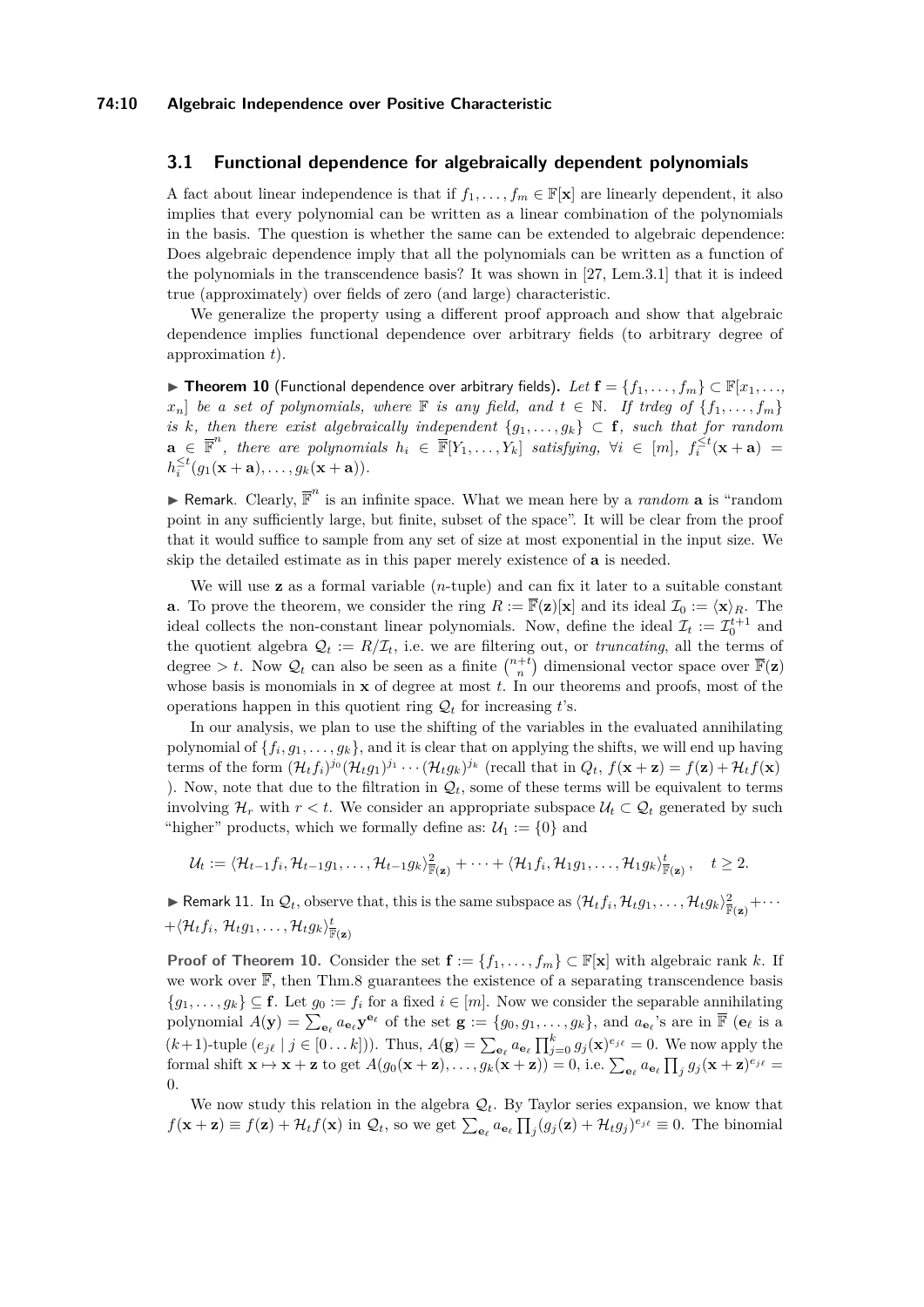expansion gives a compact expression:

<span id="page-10-1"></span>
$$
\sum_{\mathbf{e}_\ell} a_{\mathbf{e}_\ell} \sum_{\mathbf{0}\le \mathbf{s}\le \mathbf{e}_\ell} \left( \begin{smallmatrix} \mathbf{e}_\ell \\ \mathbf{s} \end{smallmatrix} \right) \cdot (\mathcal{H}_t\mathbf{g})^{\mathbf{s}} \cdot \mathbf{g}^{\mathbf{e}_\ell - \mathbf{s}} \, \equiv \, 0 \, .
$$

Note that the contribution by  $\mathbf{s} = \mathbf{0}$  terms sum up to  $\sum_{\mathbf{e}_{\ell}} a_{\mathbf{e}_{\ell}} \prod_{j=0}^{k} g_j(\mathbf{z})^{e_{j\ell}}$  which is zero. This implies that an  $\overline{\mathbb{F}}(\mathbf{z})$ -linear combination of the products of the form  $(\mathcal{H}_t g_0)^{s_0} \cdots (\mathcal{H}_t g_k)^{s_k}$ ,  $\sum_j s_j \geq 1$ , vanishes in  $\mathcal{Q}_t$ . Now the key step is to separate out the terms *linear* in  $\mathcal{H}_t g_j$  and switch the sums, to obtain

$$
\mathcal{H}_t g_0 \cdot g_0(\mathbf{z})^{-1} \left( \sum_{\mathbf{e}_{\ell}} a_{\mathbf{e}_{\ell}} \cdot e_{0\ell} g_0^{e_{0\ell}} \cdots g_k^{e_{k\ell}} \right) + \sum_{j \in [k]} \mathcal{H}_t g_j \cdot g_j(\mathbf{z})^{-1} \left( \sum_{\mathbf{e}_{\ell}} a_{\mathbf{e}_{\ell}} \cdot e_{j\ell} g_0^{e_{0\ell}} \cdots g_k^{e_{k\ell}} \right) + (\text{higher terms with } \sum_j s_j \ge 2) \equiv 0. \tag{1}
$$

Further, we argue using the minimality and separability of *A* (in terms of the first variable) that the "linear" term  $\mathcal{H}_t g_0$  in the vanishing sum above has a non-zero coefficient: as it would either mean a lower degree annihilating polynomial  $A := \sum_{\mathbf{e}_{\ell}} a_{\mathbf{e}_{\ell}} e_0 \ell y_0^{e_0 \ell - 1} \cdot y_1^{e_1 \ell} \cdots y_k^{e_k \ell}$ i.e. contradicting the minimality, or that all the  $e_{0\ell}$ 's are divisible by *p* (when  $\mathbb F$  has characteristic *p*) which means that  $f_i$  does not depend separably on  $\{g_1, \ldots, g_k\}$ ; which contradicts the fact that  ${g_1, \ldots, g_k}$  is a separating transcendence basis.

Thus, we get that  $\mathcal{H}_{t}g_0$  lives in the  $\overline{\mathbb{F}}(\mathbf{z})$ -linear span of  $\mathcal{H}_{t}g_1,\ldots,\mathcal{H}_{t}g_k$  modulo the subspace generated by the higher terms of the summation in Eqn[.1.](#page-10-1) So,  $\mathcal{H}_t g_0$  lives in the  $\overline{\mathbb{F}}(\mathbf{z})$ -linear span of  $\mathcal{H}_t g_1 \ldots, \mathcal{H}_t g_k$  modulo the subspace  $\mathcal{U}_t$  (Rmk[.11\)](#page-9-1) in  $\mathcal{Q}_t$ .

We got  $\mathcal{H}_t f_i \in \langle \mathcal{H}_t g_1, \ldots, \mathcal{H}_t g_k \rangle_{\overline{\mathbb{F}}(\mathbf{z})} + \mathcal{U}_t$ . Now, we are in a position to apply Lemma [12,](#page-10-0) which essentially says that if  $\mathcal{H}_r f_n$  depends on higher order terms (in the sense of Equa-tion [1\)](#page-10-1) then it can be "dropped" from the ideal manipulations. Thus, we get that  $\mathcal{H}_t f_i \in$  $\langle \mathcal{H}_t g_1, \ldots, \mathcal{H}_t g_k \rangle_{\overline{\mathbb{F}}(\mathbf{z})} + \langle \mathcal{H}_{t-1} g_1, \ldots, \mathcal{H}_{t-1} g_k \rangle_{\overline{\mathbb{F}}(\mathbf{z})}^2 + \cdots + \langle \mathcal{H}_1 g_1, \ldots, \mathcal{H}_1 g_k \rangle_{\overline{\mathbb{F}}(\mathbf{z})}^t$ . The latter (by Rmk[.11\)](#page-9-1) is exactly  $\langle \mathcal{H}_t g_1, \ldots, \mathcal{H}_t g_k \rangle_{\overline{\mathbb{F}}(\mathbf{z})} + \langle \mathcal{H}_t g_1, \ldots, \mathcal{H}_t g_k \rangle_{\overline{\mathbb{F}}(\mathbf{z})}^2 + \cdots + \langle \mathcal{H}_t g_1, \ldots, \mathcal{H}_t g_k \rangle_{\overline{\mathbb{F}}(\mathbf{z})}^t$ .

This implies  $f_i(\mathbf{x} + \mathbf{z}) \in \langle 1, g_1(\mathbf{x} + \mathbf{z}), \dots, g_k(\mathbf{x} + \mathbf{z}) \rangle_{\mathbb{F}(\mathbf{z})}^t$  in  $\mathcal{Q}_t$ , which yields the approximate functional dependence around a generic point **z**.

Fixing **z** (avoiding some bad choices that make certain **z**-polynomials in the above proof zero) to an element  $\mathbf{a} \in \mathbb{F}^n$  finishes the proof.

We now formally state our subspace reduction lemma:

<span id="page-10-0"></span>**Example 12** (Subspace reduction). Let F be any field,  $R := \mathbb{F}(\mathbf{z})[\mathbf{x}],$   $\mathcal{Q}_r := R/\langle \mathbf{x} \rangle^{r+1}$  for *r* ≥ 1*, and*  $f$  ⊂  $\mathbb{F}[\mathbf{x}]$ *. Define*  $\mathcal{U}_1 = \mathcal{V}_1 = \{0\}$ *, and for*  $u \in \langle \mathbf{x} \rangle_R$ *, r* ≥ 2*, define the subspaces (in the quotient algebra*  $Q_r$ *),* 

$$
\mathcal{U}_r := \langle \mathcal{H}_{r-1} f_1, \ldots, \mathcal{H}_{r-1} f_n \rangle_{\mathbb{F}(\mathbf{z})}^2 + \cdots + \langle \mathcal{H}_1 f_1, \ldots, \mathcal{H}_1 f_n \rangle_{\mathbb{F}(\mathbf{z})}^r,
$$
  

$$
\mathcal{V}_r := \langle \mathcal{H}_{r-1} f_1, \ldots, \mathcal{H}_{r-1} f_{n-1}, u \rangle_{\mathbb{F}(\mathbf{z})}^2 + \cdots + \langle \mathcal{H}_1 f_1, \ldots, \mathcal{H}_1 f_{n-1}, u \rangle_{\mathbb{F}(\mathbf{z})}^r.
$$

 $I f H_t f_n \in \langle H_t f_1, \ldots, H_t f_{n-1}, u \rangle_{\mathbb{F}(\mathbf{z})} + \mathcal{U}_t$ , then  $\mathcal{U}_t \subset \mathcal{V}_t$  (for any  $t \in \mathbb{N}$ ).

Exercise Remark. If  $u = 0$  then the lemma "reduces" the *n* polynomial generators, of the subspace  $\mathcal{U}_t$ , by one. Hence, the name "subspace reduction". A simple inductive proof of the lemma is given in the full version.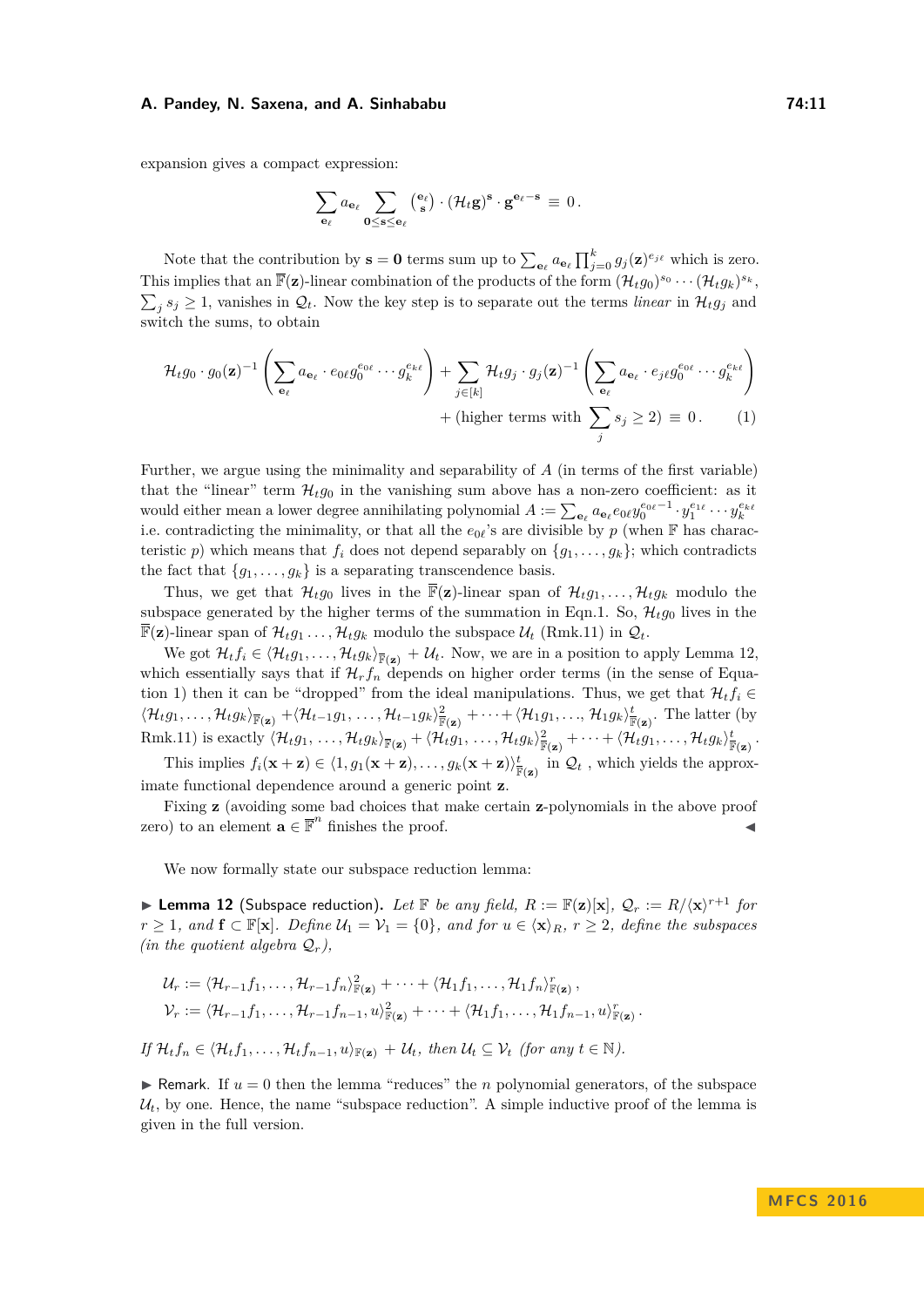## **3.2 Algebraically independent polynomials: Criterion**

Having proved the functional dependence for algebraically dependent polynomials, one naturally asks whether a converse exists (for arbitrary fields? to what degree?). We will characterize this completely.

*It's all about the inseparable degree-* We show that if *f* is algebraically independent of  ${g_1, \ldots, g_k}$  then, under a random shift, *f* cannot be written as a function of  ${g_1, \ldots, g_k}$ when chosen to truncate at (or beyond) the inseparable degree of the extension  $\mathbb{F}_q(\mathbf{x})/\mathbb{F}_q(f, g_1,$  $\dots, g_k$ ). Moreover, for each truncation at lower degrees we get functional dependence.

<span id="page-11-0"></span>I **Theorem 13** (Algebraic to functional independence)**.** *Let* **f** ⊂ F*q*[**x**] *be algebraically independent polynomials (wlog n-variate n polynomials) with inseparable degree p i . Then,*

- 1. *for all*  $t \geq p^i$ , *for random*  $\mathbf{a} \in \overline{\mathbb{F}}_q^n$  $\int_{q}^{n}$ ,  $f_{n}^{\leq t}(\mathbf{x} + \mathbf{a})$  *cannot be written as*  $h^{\leq t}(f_1(\mathbf{x} + \mathbf{a}),...$ *f*<sub>*n*−1</sub>(**x** + **a**))*, for any*  $h \in \overline{\mathbb{F}}_q[Y_1, \ldots, Y_{n-1}]$ *.*
- **2.** *for all*  $1 \leq t < p^i$ ,  $\exists j \in [n]$ , *for random*  $\mathbf{a} \in \mathbb{F}_q^n$  $\int_{q}^{n}$ ,  $f_j^{\leq t}(\mathbf{x} + \mathbf{a})$  *can be written as*  $h_{jt}^{\leq t}(f_1(\mathbf{x}+\mathbf{a}),\ldots,f_{j-1}(\mathbf{x}+\mathbf{a}),f_{j+1}(\mathbf{x}+\mathbf{a}),\ldots,f_n(\mathbf{x}+\mathbf{a})),$  for some  $h_{jt} \in \overline{\mathbb{F}}_q[\mathbf{Y}].$

**► Remark.** Our proof works for any field  $\mathbb{F}$  (manipulate in  $\overline{\mathbb{F}}$ ). In case of characteristic  $p \geq 2$ we get the above statement and in characteristic zero use inseparable degree  $= 1$ .

**Proof idea:** By the hypothesis we have that each monomial  $x_i^{p_i}$  $j^{p}$ ,  $j \in [n]$ , algebraically depends on **f** with a *separable* annihilating polynomial over  $\mathbf{F}_q$ . Consider ring  $R := \overline{\mathbb{F}}_q(\mathbf{z})[\mathbf{x}]$ . The basic idea is to consider the minimal annihilating polynomial  $A_j$  of  $\{x_j^{p^i}\}$  $\binom{p}{j}$ , **f**} and formally shift the relevant polynomials by **z**. From the proof of Thm[.10](#page-9-0) we get a functional dependence of  $x_i^{p^i}$  $\int_{j}^{p}$  on  $f(x + z)$  up to any degree *t*.

Interestingly, when we take  $t < p^i$  the monomial  $x_i^{p^i}$  $\int_j^{p^i}$  vanishes mod  $\langle \mathbf{x} \rangle^{t+1}$ . This means that the above yields, in fact, a functional dependence among  $f(x + z)$ .

On the other hand, for  $t \geq p^i$ , we get a nontrivial functional dependence of  $x_i^{p^i}$  $\frac{p}{j}$  on  $f(x + z)$ , for all  $j \in [n]$ . In this case, one can give an argument using monomial ordering that there exists no functional dependence among  $f(x + z)$ .

We can see the classical Jacobian criterion as a special case of Theorems [10](#page-9-0) and [13.](#page-11-0) The detailed discussions and missing proofs are given in the full version.

## <span id="page-11-1"></span>**4 Conclusion**

We give a criterion for testing algebraic independence over positive characteristic, in the spirit of Jacobian criterion, that works for any field. Its complexity is parameterized by the inseparable degree bound. It is also strong enough to give the inseparable degree at the same time. We give applications to locally low algebraic rank circuits in the cases that were open before.

|                                                   | Jacobian Criterion                                                | Our Criterion                                                            |
|---------------------------------------------------|-------------------------------------------------------------------|--------------------------------------------------------------------------|
| The approach:                                     | reduces algebraic independence                                    | reduces algebraic independence                                           |
|                                                   | to linear independence testing                                    | to linear independence testing                                           |
| Related "approximate" shift:                      | $f(x) \mapsto f(x+z) \mod \langle x \rangle_{\mathbb{F}(z)[x]}^2$ | $f(x) \mapsto f(x+z) \mod \mathcal{U}_t$                                 |
| Vectors for $\mathbb{F}(\mathbf{z})$ -dependence: | $\mathcal{H}_1$ <b>f</b> mod $\mathcal{U}_1$                      | $\mathcal{H}_t$ f mod $\mathcal{U}_t$                                    |
| Certifies alg.independence if:                    | $\mathbb{F}(\mathbf{x})/\mathbb{F}(\mathbf{f})$ is separable      | separable or inseparable $\mathbb{F}(\mathbf{x})/\mathbb{F}(\mathbf{f})$ |
| Efficiency in char( $\mathbb{F}$ ) = 0:           | randomized poly-time algorithm                                    | $t=1$ , (same as Jacobian criterion)                                     |
| Efficiency in char( $\mathbb{F}$ ) = p,           | fails                                                             | randomized poly $\binom{n+p^e}{n}$ -time                                 |
| inseparable degree $\leq p^e$ :                   |                                                                   | algorithm                                                                |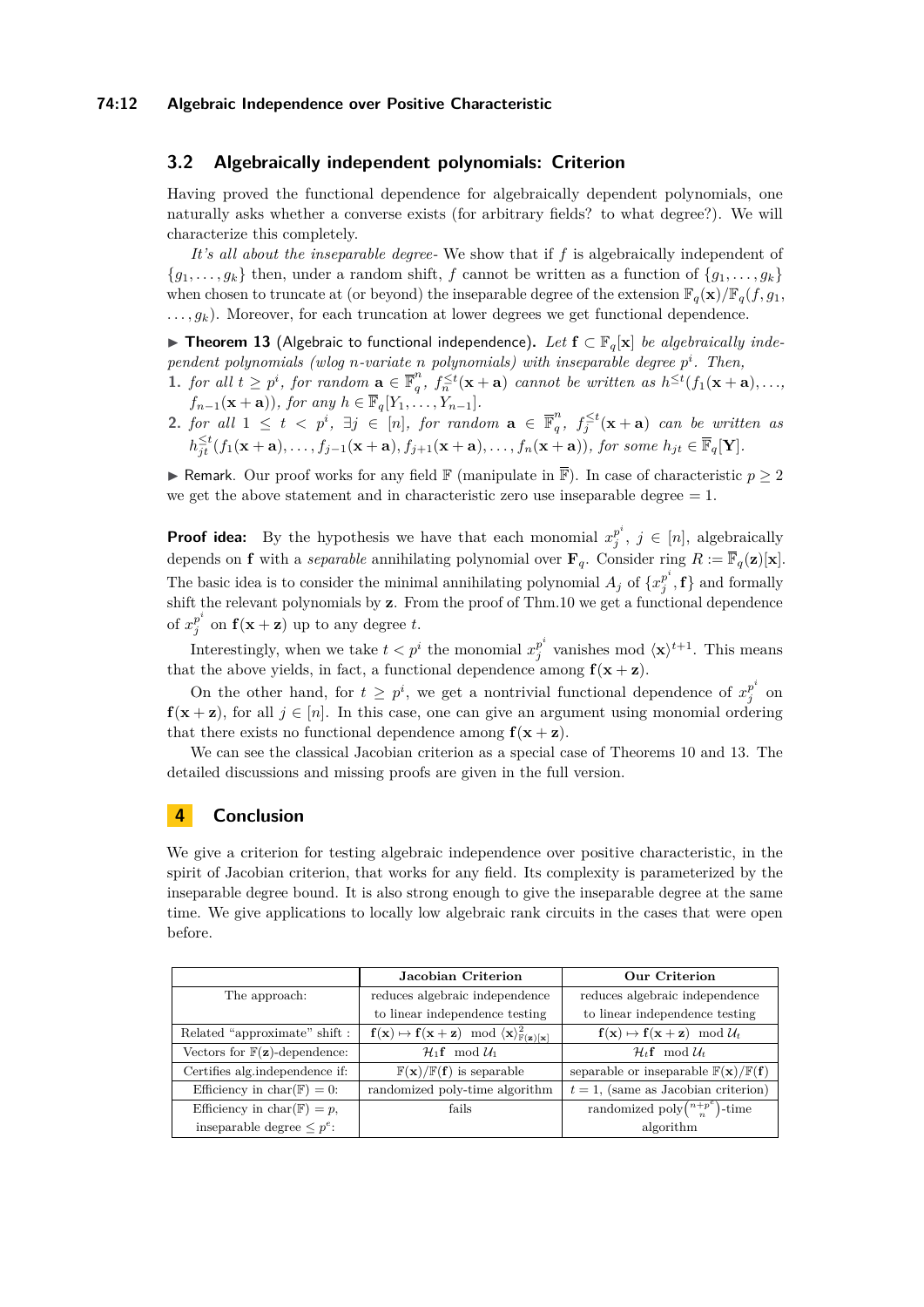The main open problem is to investigate whether we can improve the criterion to get a randomized poly-time algorithm for circuits over a finite field. We mention a few special cases based on different restrictions on input. None of these cases are (efficiently) solved by presently known techniques.

- the polynomials are *supersparse*, i.e. sparse polynomials with possibly exponential degree.
- two bivariate circuits, with an exponentially large inseparable degree, over  $\mathbb{F}_2$ .
- *n* quadratic polynomials over  $\mathbb{F}_2$ . m.

Our hitting-set result, for locally low algebraic rank circuits, still has a mild assumption on the characteristic. Can this be eliminated?

**Acknowledgements.** We thank Manindra Agrawal, Rohit Gurjar & Arpita Korwar for the insightful discussions and encouragement. We thank Markus Bläser and the anonymous reviewers for the elaborate suggestions to improve the draft. NS acknowledges the support from DST/SJF/MSA-01/2013-14 and SB/FTP/ETA-177/2013.

#### **References**

- <span id="page-12-4"></span>**1** M. Agrawal, C. Saha, R. Saptharishi, and N. Saxena. Jacobian hits circuits: Hitting-sets, lower bounds for depth-D occur-k formulas & depth-3 transcendence degree-k circuits. In *Proceedings of the 44th ACM Symposium on Theory of Computing (STOC)*, pages 599–614, 2012. (In SICOMP special issue).
- <span id="page-12-12"></span>**2** Manindra Agrawal and V. Vinay. Arithmetic circuits: A chasm at depth four. In *49th Annual IEEE Symposium on Foundations of Computer Science, FOCS*, pages 67–75, 2008.
- <span id="page-12-6"></span>**3** W. Bauer and V. Strassen. The complexity of partial derivatives. *Theoretical Computer Science*, 22(3):317–330, 1983.
- <span id="page-12-3"></span>**4** M. Beecken, J. Mittmann, and N. Saxena. Algebraic Independence and Blackbox Identity Testing. *Inf. Comput.*, 222:2–19, 2013. (Conference version in ICALP 2011).
- <span id="page-12-5"></span>**5** Radu Curticapean. Counting matchings of size k is #W[1]-hard. In *Automata, Languages, and Programming*, pages 352–363. Springer, 2013.
- <span id="page-12-7"></span>**6** Richard A DeMillo and Richard J Lipton. A probabilistic remark on algebraic program testing. *Information Processing Letters*, 7(4):193–195, 1978.
- <span id="page-12-0"></span>**7** Z. Dvir, A. Gabizon, and A. Wigderson. Extractors and rank extractors for polynomial sources. *Comput. Complex.*, 18(1):1–58, 2009. (Conference version in FOCS 2007).
- <span id="page-12-2"></span>**8** Z. Dvir, D. Gutfreund, G.N. Rothblum, and S.P. Vadhan. On approximating the entropy of polynomial mappings. In *Innovations in Computer Science (ICS)*, pages 460–475, 2011.
- <span id="page-12-1"></span>**9** Zeev Dvir. Extractors for varieties. In *Proceedings of the 24th IEEE Conference on Computational Complexity (CCC)*, pages 102–113, 2009.
- <span id="page-12-9"></span>**10** Zeev Dvir, Swastik Kopparty, Shubhangi Saraf, and Madhu Sudan. Extensions to the method of multiplicities, with applications to kakeya sets and mergers. *SIAM Journal on Computing*, 42(6):2305–2328, 2013. (Preliminary version in FOCS'09).
- <span id="page-12-13"></span>**11** Zeev Dvir, Amir Shpilka, and Amir Yehudayoff. Hardness-randomness tradeoffs for bounded depth arithmetic circuits. *SIAM Journal on Computing*, 39(4):1279–1293, 2009.
- <span id="page-12-8"></span>**12** Richard Ehrenborg and Gian-Carlo Rota. Apolarity and canonical forms for homogeneous polynomials. *European Journal of Combinatorics*, 14(3):157–181, 1993.
- <span id="page-12-11"></span>**13** Michael A Forbes. *Polynomial identity testing of read-once oblivious algebraic branching programs*. PhD thesis, Massachusetts Institute of Technology, 2014.
- <span id="page-12-10"></span>**14** Michael A Forbes. Deterministic divisibility testing via shifted partial derivatives. In *Foundations of Computer Science (FOCS), 2015 IEEE 56th Annual Symposium on*, pages 451–465. IEEE, 2015.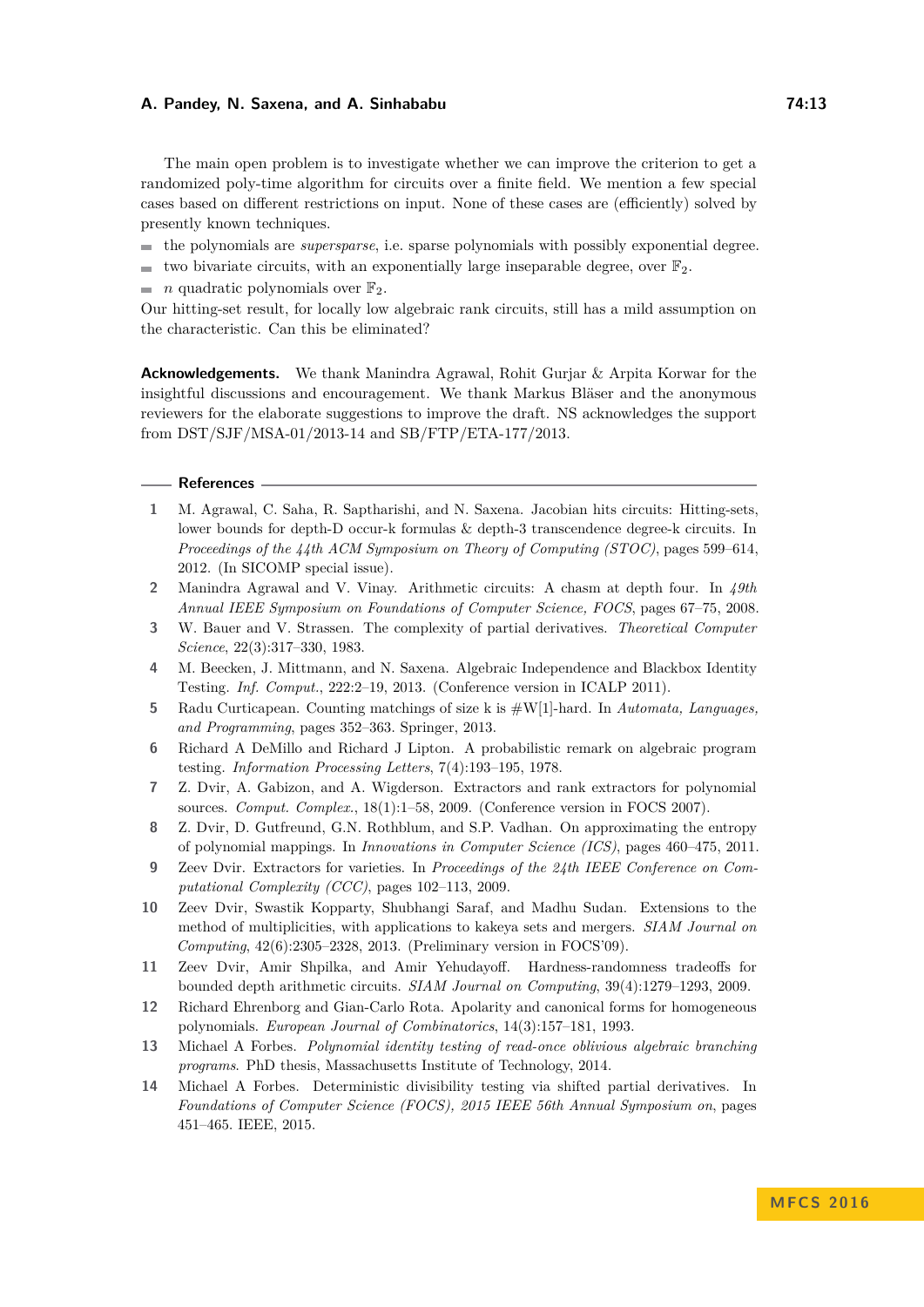### **74:14 Algebraic Independence over Positive Characteristic**

- <span id="page-13-9"></span>**15** Krister Forsman. Two themes in commutative algebra: Algebraic dependence and kähler differentials, 1992.
- <span id="page-13-13"></span>**16** Ankit Gupta, Pritish Kamath, Neeraj Kayal, and Ramprasad Saptharishi. Arithmetic circuits: A chasm at depth three. In *54th Annual IEEE Symposium on Foundations of Computer Science, FOCS 2013, 26-29 October, 2013, Berkeley, CA, USA*, pages 578–587, 2013.
- <span id="page-13-12"></span>**17** Helmut Hasse and Friedrich K. Schmidt. Noch eine begründung der theorie der höheren differentialquotienten in einem algebraischen funktionenkörper einer unbestimmten. (nach einer brieflichen mitteilung von f.k.schmidt in jena). *Journal für die reine und angewandte Mathematik*, 177:215–223, 1937.
- <span id="page-13-11"></span>**18** L. Illusie. Crystalline cohomology. In *Proc. Sympos. Pure Math.*, volume 55, pages 43–70, 1994. Motives (Seattle, WA, 1991).
- <span id="page-13-20"></span>**19** I Martin Isaacs. *Algebra: a graduate course*, volume 100. American Mathematical Soc., 1994.
- <span id="page-13-7"></span>**20** C. G. J. Jacobi. De determinantibus functionalibus. *J. Reine Angew. Math.*, 22(4):319–359, 1841.
- <span id="page-13-2"></span>**21** K. A. Kalorkoti. A Lower Bound for the Formula Size of Rational Functions. *SIAM J. Comp.*, 14(3):678–687, 1985. (Conference version in ICALP 1982).
- <span id="page-13-6"></span>**22** N. Kayal. The Complexity of the Annihilating Polynomial. In *Proceedings of the 24th Annual IEEE Conference on Computational Complexity (CCC)*, pages 184–193, 2009.
- <span id="page-13-17"></span>**23** Neeraj Kayal, Nutan Limaye, Chandan Saha, and Srikanth Srinivasan. An exponential lower bound for homogeneous depth four arithmetic formulas. In *Foundations of Computer Science (FOCS), IEEE 55th Annual Symposium on*, pages 61–70. IEEE, 2014.
- <span id="page-13-21"></span>**24** Anthony W Knapp. *Advanced algebra*. Springer Science & Business Media, 2007.
- <span id="page-13-19"></span>**25** Steven G Krantz and Harold R Parks. *The implicit function theorem: history, theory, and applications*. Springer Science & Business Media, 2012.
- <span id="page-13-16"></span>**26** Mrinal Kumar and Shubhangi Saraf. On the power of homogeneous depth 4 arithmetic circuits. In *Foundations of Computer Science (FOCS), IEEE 55th Annual Symposium on*, pages 364–373. IEEE, 2014.
- <span id="page-13-3"></span>**27** Mrinal Kumar and Shubhangi Saraf. Arithmetic circuits with locally low algebraic rank. *Electronic Colloquium on Computational Complexity (ECCC)*, 22:194, 2015. (To appear in CCC 2016). URL: <http://eccc.hpi-web.de/report/2015/194>.
- <span id="page-13-1"></span>**28** M.S. L'vov. Calculation of invariants of programs interpreted over an integrality domain. *Cybernetics and Systems Analysis*, 20:492–499, 1984.
- <span id="page-13-10"></span>**29** Johannes Mittmann, Nitin Saxena, and Peter Scheiblechner. Algebraic independence in positive characteristic: A *p*-adic calculus. *Transactions of the American Mathematical Society*, 366(7):3425–3450, 2014.
- <span id="page-13-0"></span>**30** James G Oxley. *Matroid theory*, volume 3. Oxford university press, 2006.
- <span id="page-13-4"></span>**31** O. Perron. *Algebra I (Die Grundlagen)*. W. de Gruyter, Berlin, 1927.
- <span id="page-13-5"></span>**32** A. Płoski. Algebraic Dependence of Polynomials After O. Perron and Some Applications. In *Computational Commutative and Non-Commutative Algebraic Geometry*, pages 167–173. 2005.
- <span id="page-13-18"></span>**33** Ran Raz. Elusive functions and lower bounds for arithmetic circuits. In *Proceedings of the fortieth annual ACM symposium on Theory of computing*, pages 711–720. ACM, 2008.
- <span id="page-13-14"></span>**34** Ramprasad Saptharishi. A survey of lower bounds in arithmetic circuit complexity, 2016. https://github.com/dasarpmar/lowerbounds-survey/.
- <span id="page-13-15"></span>**35** Nitin Saxena. Progress on polynomial identity testing-ii. In *Perspectives in Computational Complexity*, pages 131–146. Springer, 2014.
- <span id="page-13-8"></span>**36** J.T. Schwartz. Fast probabilistic algorithms for verification of polynomial identities. *J. ACM*, 27(4):701–717, 1980.